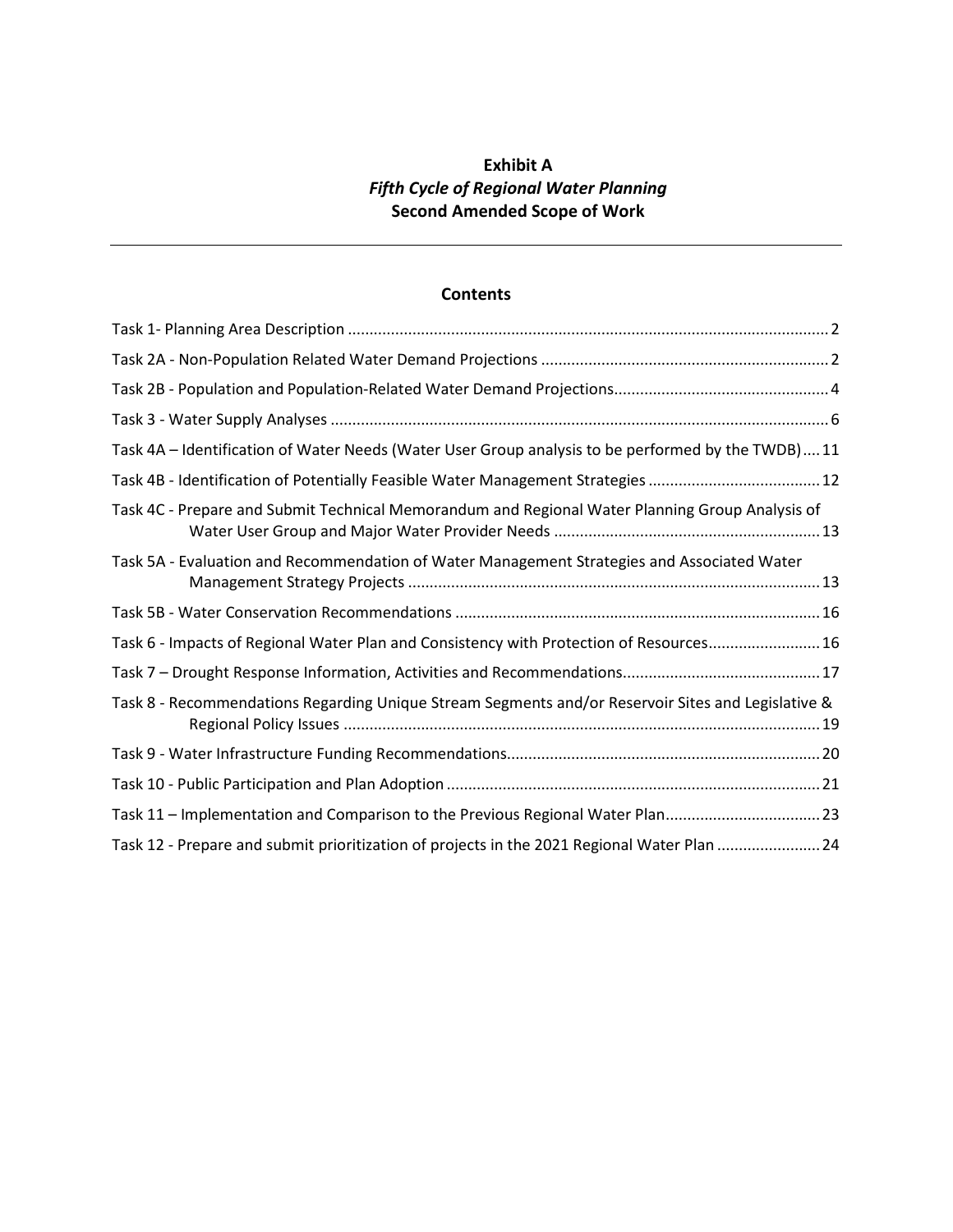#### <span id="page-1-0"></span>**Task 1- Planning Area Description**<sup>1</sup>

The objective of this task is to prepare a standalone chapter<sup>[2](#page-1-3)</sup> to be included in the 2021 Regional Water Plan (RWP) that describes the Regional Water Planning Area (RWPA).

#### **Work shall include but not be limited to the following:**

- 1) In addition to generally meeting all applicable rules and statute requirements governing regional and state water planning under 31 Texas Administrative Code (TAC) Chapters 357 and 358, this portion of work shall, in particular, include all work necessary to meet all the requirements of 31 TAC §[3](#page-1-4)57.30, including the new requirement of describing major water providers in the RWPA.<sup>3</sup>
- 2) Review and summary of relevant existing planning documents in the region including those that have been developed since adoption of the previous RWP. Documents to be summarized include those referenced under 31 TAC §357.22.
- 3) Incorporation of all required Texas Water Development Board (TWDB) Regional Water Planning Application/State Water Planning Database (DB22) reports into document. Note that all DB22 reports are required to be physically located immediately following the RWP Executive Summary. However, Regional Water Planning Groups (RWPGs) may include these reports elsewhere in the document as they deem appropriate.
- 4) Review of the chapter document by RWPG members.
- 5) Modifications to the chapter document based on RWPG, public, and/or agency comments.
- 6) Submittal of chapter document to TWDB for review and approval; and
- 7) All effort required to obtain final approval of the RWP chapter by TWDB.

**Deliverables:** A completed Chapter 1 describing the RWPA shall be delivered in the 2021 RWP as a work product.

#### <span id="page-1-1"></span>**Task 2A - Non-Population Related Water Demand Projections[4](#page-1-5)**

TWDB staff will provide draft water demand projections for 2020-2070 for all water demands unrelated to population (e.g. mining, manufacturing, irrigation, steam-electric power, and livestock) based on the projections from the 2017 State Water Plan updated in some cases based on updated methodologies or the most recent TWDB historical water use estimates.

<span id="page-1-2"></span><sup>1</sup> Requirements are further explained in the guidance document *Second Amended General Guidelines for Fifth Cycle of Regional Water Plan Development*.

<span id="page-1-3"></span><sup>2</sup> This shall be a separate chapter as required by 31 TAC §357.22(b).

<span id="page-1-4"></span><sup>3</sup> Requirements are further explained in the guidance document *Second Amended General Guidelines for Fifth Cycle of Regional Water Plan Development*.

<span id="page-1-5"></span><sup>4</sup> Requirements are further explained in the guidance document *Second Amended General Guidelines for Fifth Cycle of Regional Water Plan Development*.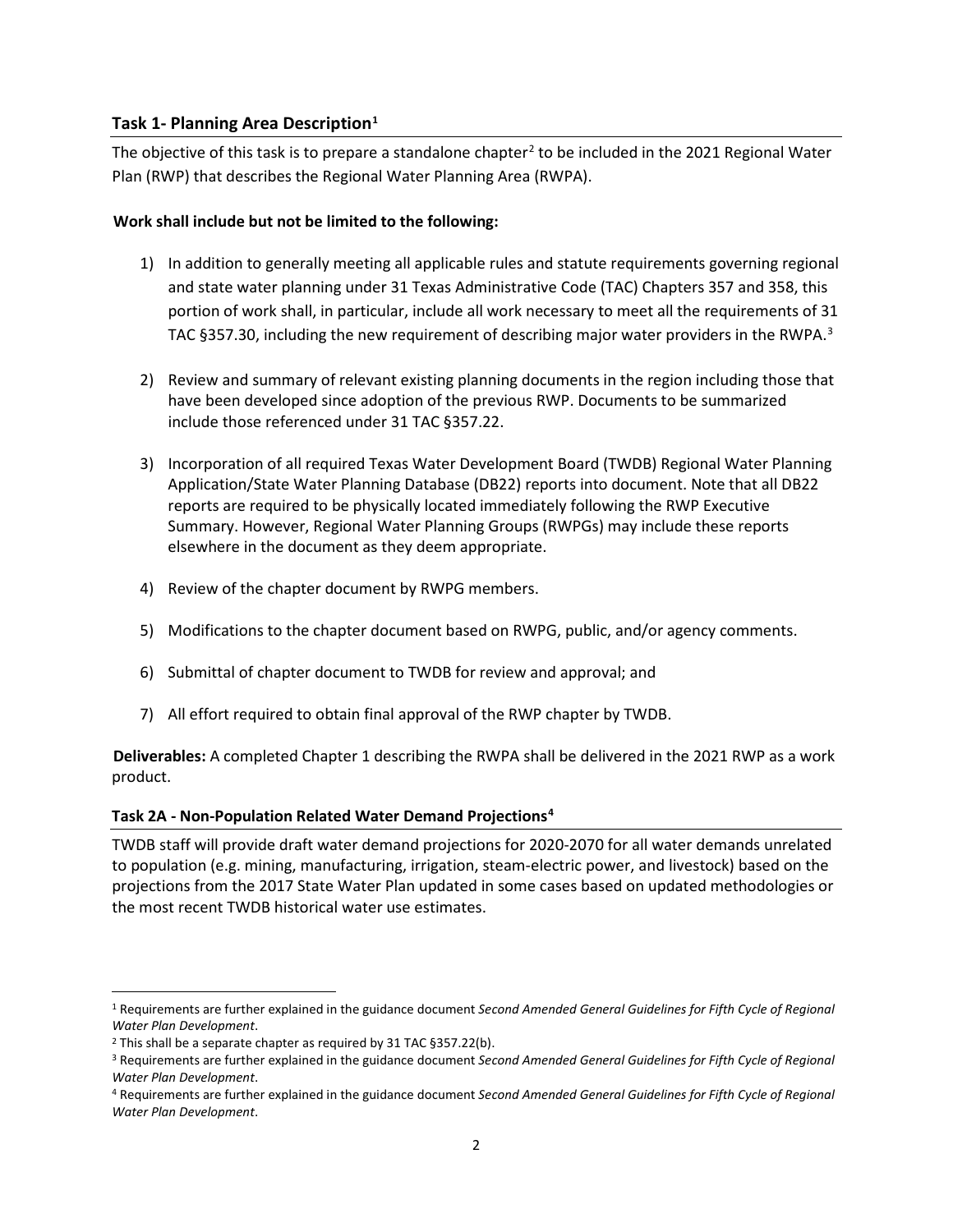TWDB staff will update water demand projections for all associated Water User Groups (WUGs) and provide draft estimates to RWPGs for their review and input.

Each RWPG will then review the draft projections and may provide input to TWDB or request specific changes to the projections from TWDB.<sup>[5](#page-2-0)</sup> The emphasis of this effort will be on identifying appropriate modifications based on relevant changed conditions that have occurred since the development of the projections used in the 2017 State Water Plan.

If adequate justification is provided by the RWPG to TWDB, water demand projections may be adjusted by the TWDB in consultation with Texas Department of Agriculture (TDA), Texas Commission on Environmental Quality (TCEQ), and Texas Parks and Wildlife Department (TPWD). Once RWPG input and requested changes are considered, final water demand projections will be adopted by the TWDB's governing Board (Board). The adopted projections will then be provided to each RWPG. RWPGs must use the Board-adopted projections when preparing their regional water plans.

TWDB will directly populate DB22 with all WUG-level projections and make related changes to DB22 based on Board-adopted projections.

### **This Task includes, but is not limited to, performing all work in accordance with TWDB rules and guidance required to:**

- 1) In addition to generally meeting all applicable rules and statute requirements governing regional and state water planning under 31 TAC Chapters 357 and 358, this portion of work shall, in particular, include all work necessary to meet all the requirements of 31 TAC §357.31.<sup>[6](#page-2-1)</sup>
- 2) Prepare a stand-alone chapter<sup>[7](#page-2-2)</sup> (including work from both Tasks 2A & 2B) to be included in the 2021 RWP that also incorporates all required TWDB DB22 reports into the document.
- 3) Receive and make publicly available the draft water demand projections provided by TWDB.
- 4) Evaluate draft water demand projections provided by TWDB.
- 5) Review comments received from local entities and the public for compliance with TWDB requirements.
- 6) Provide detailed feedback to TWDB on water demand projections, as necessary, including justification and documentation supporting suggested changes with a focus on relevant changed conditions that have occurred since the development of the projections used in the 2017 State Water Plan

<span id="page-2-0"></span> $\overline{a}$ <sup>5</sup> All requests to adjust draft population or water demand projections must be submitted along with associated data in an electronic format determined by TWDB (e.g., fixed format spreadsheets)

<span id="page-2-1"></span><sup>6</sup> Requirements are further explained in the guidance document *Second Amended General Guidelines for Fifth Cycle of Regional Water Plan Development.*

<span id="page-2-2"></span><sup>7</sup> This shall be a separate chapter as required by 31 TAC §357.22(b).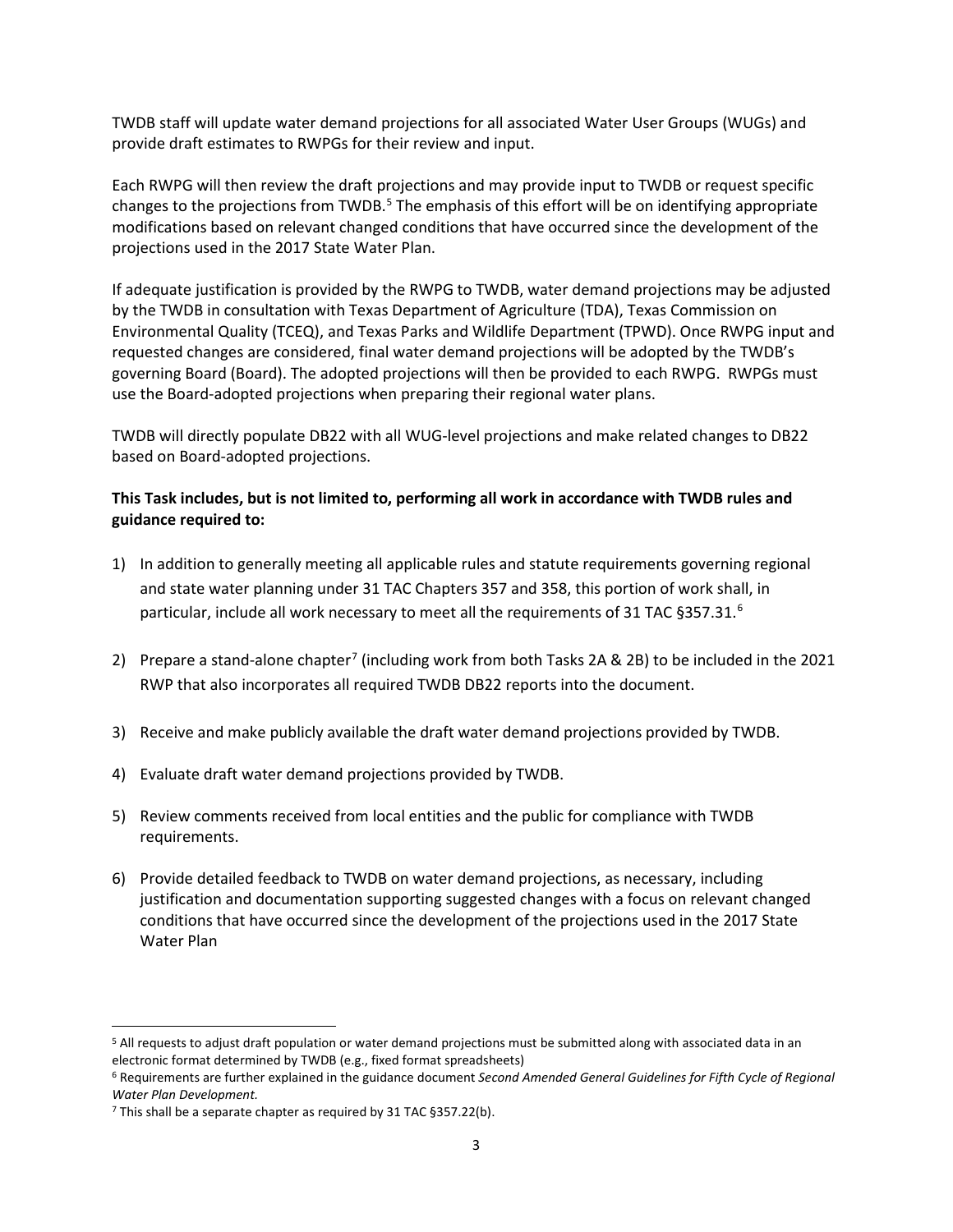- 7) Prepare and submit numerical requests for revisions, in tabular format in accordance with TWDB guidance, of draft water demand projections and process such requests based on, for example, requests from local entities within the region. The RWPG and/or local entities should provide required documentation and justification of requested revisions.
- 8) Communicate and/or meet with TWDB staff and/or local entities requesting revisions, as necessary.
- 9) Assist TWDB, as necessary, in resolving final allocations of water demands to WUGs to conform with any control totals defined by TWDB, for example, by county and/or region.
- 10) Prepare water demand projection summaries for WUGs using final, Board-adopted projections to be provided by the TWDB, as necessary.
- 11) Modify any associated water demand projections for Major Water Providers (MWPs), as necessary based on final, Board-adopted projections.
- 12) Review the *TWDB DB22 Non-Population Related[8](#page-3-1) Water Demand* report from the DB22 and incorporate this planning database report into any Technical Memoranda, Initially Prepared Plan (IPP), and adopted RWP (labeled as such and with source reference).
- 13) Modify any aggregated water demand summaries, for example, for MWPs or irrigation districts, accordingly incorporate this planning database report into any Technical Memoranda, IPP, and adopted RWP (labeled as such and with source reference).
- 14) Update Wholesale Water Provider (WWP) contractual obligations to supply water to other entities and report this information along with projected demands including within the DB22 and within any planning memorandums or reports, as appropriate.

# <span id="page-3-0"></span>**Task 2B - Population and Population-Related Water Demand Projections[9](#page-3-2)**

 $\overline{a}$ 

TWDB staff will prepare draft population and associated water demand projections for 2020-2070 for all population-related WUGs using data based on the population projections in the 2017 State Water Plan as reassembled by utility service areas.

TWDB staff will develop population projections and associated water demand projections for all WUGs based on utility service areas and provide them to RWPGs for their review and input.

Because there won't be new U.S. Census data available in time to incorporate into the 2021 RWPs, the emphasis of this work will be on the transition of the 2017 State Water Plan population projections and the associated water demand projections from political boundaries to utility service area boundaries and to making limited modifications based on relevant changed conditions that have occurred since the development of the projections used in the 2017 State Water Plan.

<span id="page-3-2"></span><span id="page-3-1"></span><sup>8</sup> All '*TWDB DB22…*' reports will be provided by TWDB through the online planning database web interface as a customizable report that can be downloaded by RWPGs and must be included as part of any Technical Memoranda and water plan. <sup>9</sup> Requirements are further explained in the guidance document *Second Amended General Guidelines for Fifth Cycle of Regional Water Plan Development*.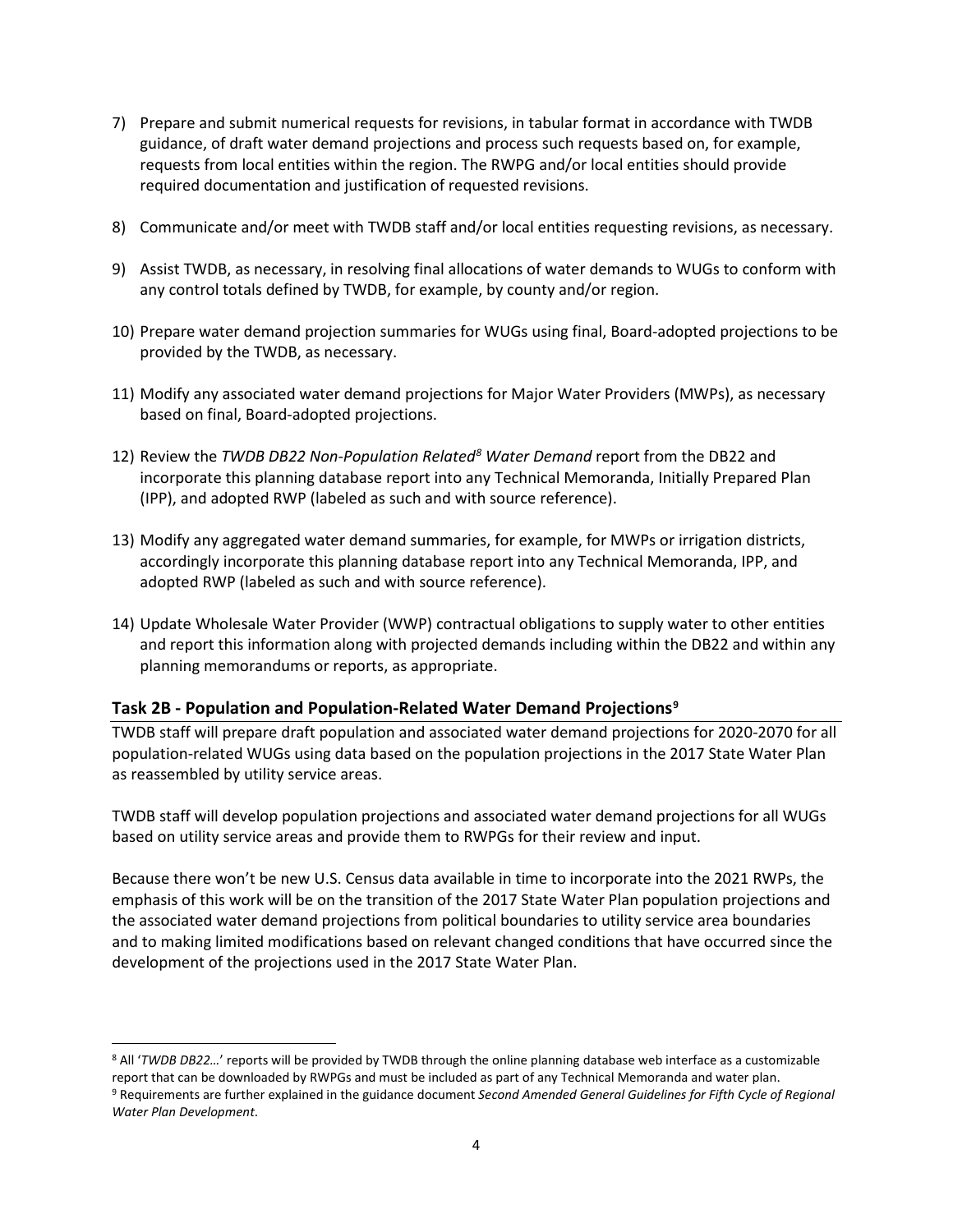RWPGs shall then review the draft projections and may provide input to TWDB or request specific changes to the projections from TWDB. If adequate justification is provided by the RWPGs to TWDB, population and/or water demand projections may be adjusted by the TWDB in consultation with TDA, TCEQ, and TPWD. Once RWPG input and requested changes are considered, final population and associated water demand projections will be adopted by the Board. The adopted projections, based on utility service areas, will then be provided to RWPGs. RWPGs must use the Board-adopted projections when preparing their regional water plans and identify WUGs with associated utility service areas.

TWDB will directly populate the DB22 with all WUG-level projections and make related changes to the DB22 if revisions are made.

# **This Task includes, but is not limited to, performing all work in accordance with TWDB rules and guidance required to:**

- 1) In addition to generally meeting all applicable rules and statute requirements governing regional and state water planning under 31 TAC Chapters 357 and 358, this portion of work shall, in particular, include all work necessary to meet all the requirements of 31 TAC §357.31.<sup>[10](#page-4-0)</sup>
- 2) Prepare a stand-alone chapter<sup>[11](#page-4-1)</sup> (including work from both Tasks 2A & 2B) to be included in the 2021 RWP that also incorporates all of required TWDB DB22 reports into the document.
- 3) Receive and make publicly available the draft population and associated water demand projections provided by TWDB and that are based on utility service areas rather than political boundaries.
- 4) Evaluate draft population and associated water demand projections provided by TWDB.
- 5) Review comments received from local entities and the public for compliance with TWDB requirements.
- 6) Provide detailed feedback to TWDB on both population and associated water demand projections, as necessary, including justification and documentation supporting suggested changes with a focus on the transition to utility service areas and, more generally, relevant changed conditions that have occurred since the development of the projections used in the 2017 State Water Plan.
- 7) Prepare and submit numerical requests, in tabular format in accordance with TWDB guidance, for revisions of draft population and/or water demand projections and process such requests based on, for example, requests from local entities within the region. The RWPG and/or local entities should provide required documentation and justification of requested revisions.
- 8) Communicate and/or meet with TWDB staff and/or local entities requesting revisions, as necessary.
- 9) Assist TWDB, as necessary, in resolving final allocations of population and water demands to WUGs to conform with any control totals defined by TWDB, for example, by county and/or region.

<span id="page-4-0"></span><sup>10</sup> Requirements are further explained in the guidance document *Second Amended General Guidelines for Fifth Cycle of Regional Water Plan Development*.

<span id="page-4-1"></span><sup>&</sup>lt;sup>11</sup> This shall be a separate chapter as required by 31 TAC §357.22(b).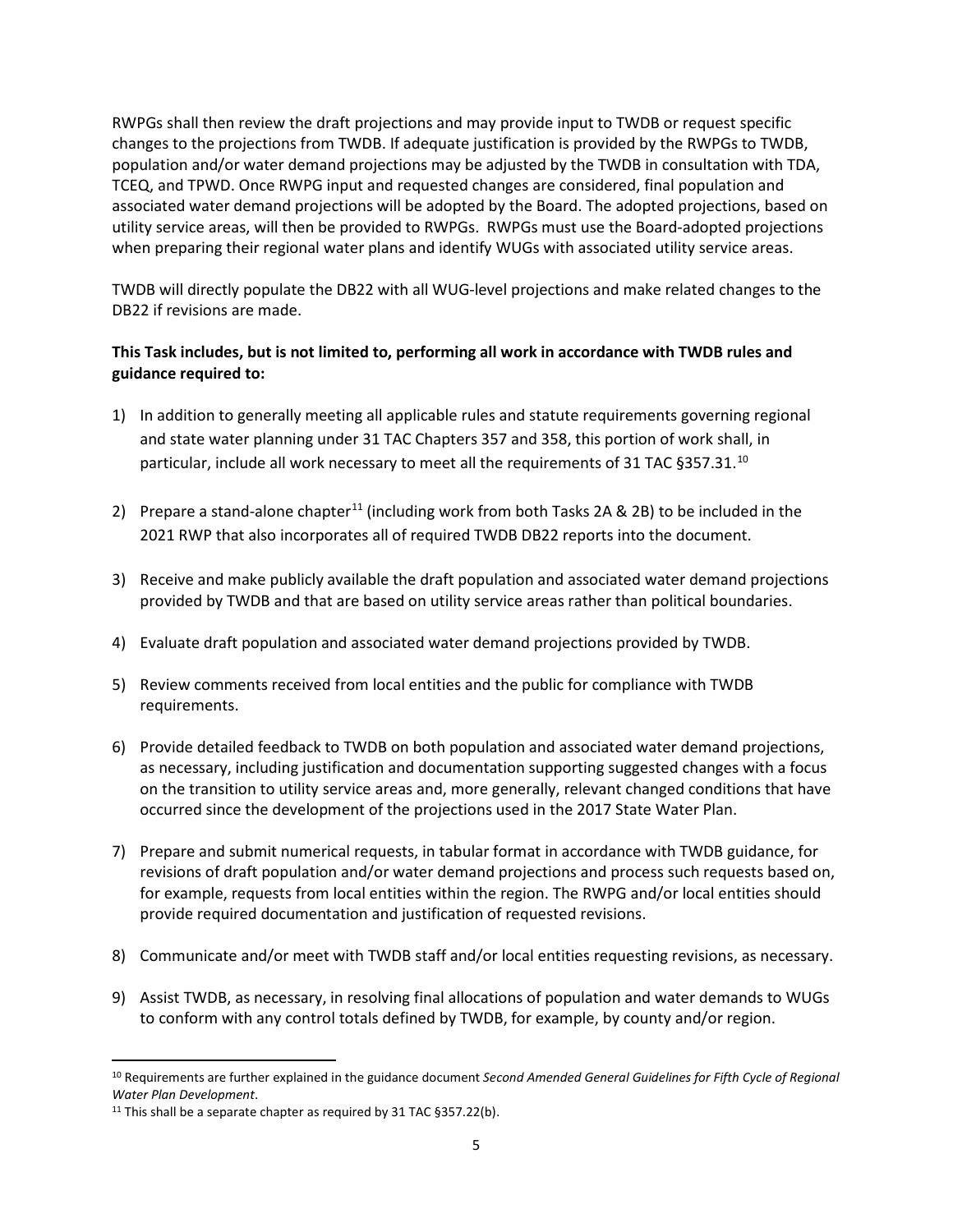- 10) Prepare population and water demand projection summaries for WUGs using final, adopted projections to be provided by the TWDB, as necessary for presentation in documents.
- 11) Consider and include in all appropriate planning documents the projections of population and associated water demands for any new WUGs to be provided by the TWDB.
- 12) Modify any associated water demand projections for MWPs, as necessary based on final, adopted projections.
- 13) Review the *TWDB DB22 Population* and associated *TWDB DB22 Population-Related Water Demand* reports from the DB22<sup>[12](#page-5-1)</sup> and incorporate these planning database reports into any Technical Memoranda, the IPP, and final RWP (labeled as such and with source reference).
- 14) Modify any aggregated water demand summaries, for example, for MWPs, accordingly and present in planning documents.
- 15) Update WWP contractual obligations to supply water to other entities and report this information along with projected demands including within DB22 and within any planning memorandums or reports, as appropriate.

#### <span id="page-5-0"></span>**Task 3 - Water Supply Analyses[13](#page-5-2)**

This Task involves updating or adding groundwater, surface water, reuse, and other water source availability estimates, and existing WUG and WWP water supplies that were included in the 2021 Regional Water Plan, in accordance with methodology described in Section 3 of the *Second Amended General Guidelines for Fifth Cycle of Regional Water Plan Development* for estimating surface water, groundwater, systems, reuse, and other supplies during drought of record conditions. All water availability and water supply estimates will be extended through 2070.

#### **This Task includes performing all work in accordance with TWDB rules and guidance required to:**

Meet all applicable rules and statute requirements governing regional and state water planning under 31 TAC Chapters 357 and 358, this portion of work shall, in particular, include all work necessary to meet all the requirements of 31 TAC §357.32.[14](#page-5-3)

Prepare a standalone chapter<sup>[15](#page-5-4)</sup> to be included in the 2021 RWP that also incorporates all required DB22 reports into the document.

<span id="page-5-1"></span><sup>&</sup>lt;sup>12</sup> RWPG technical consultants must attend mandatory training on DB22.

<span id="page-5-2"></span><sup>13</sup> Requirements are further explained in the guidance document *Second Amended General Guidelines for Fifth Cycle of Regional Water Plan Development*.

<span id="page-5-3"></span><sup>14</sup> Requirements are further explained in the guidance document *Second Amended General Guidelines for Fifth Cycle of Regional Water Plan Development*.

<span id="page-5-4"></span><sup>15</sup> This shall be a separate chapter as required by 31 TAC §357.22(b).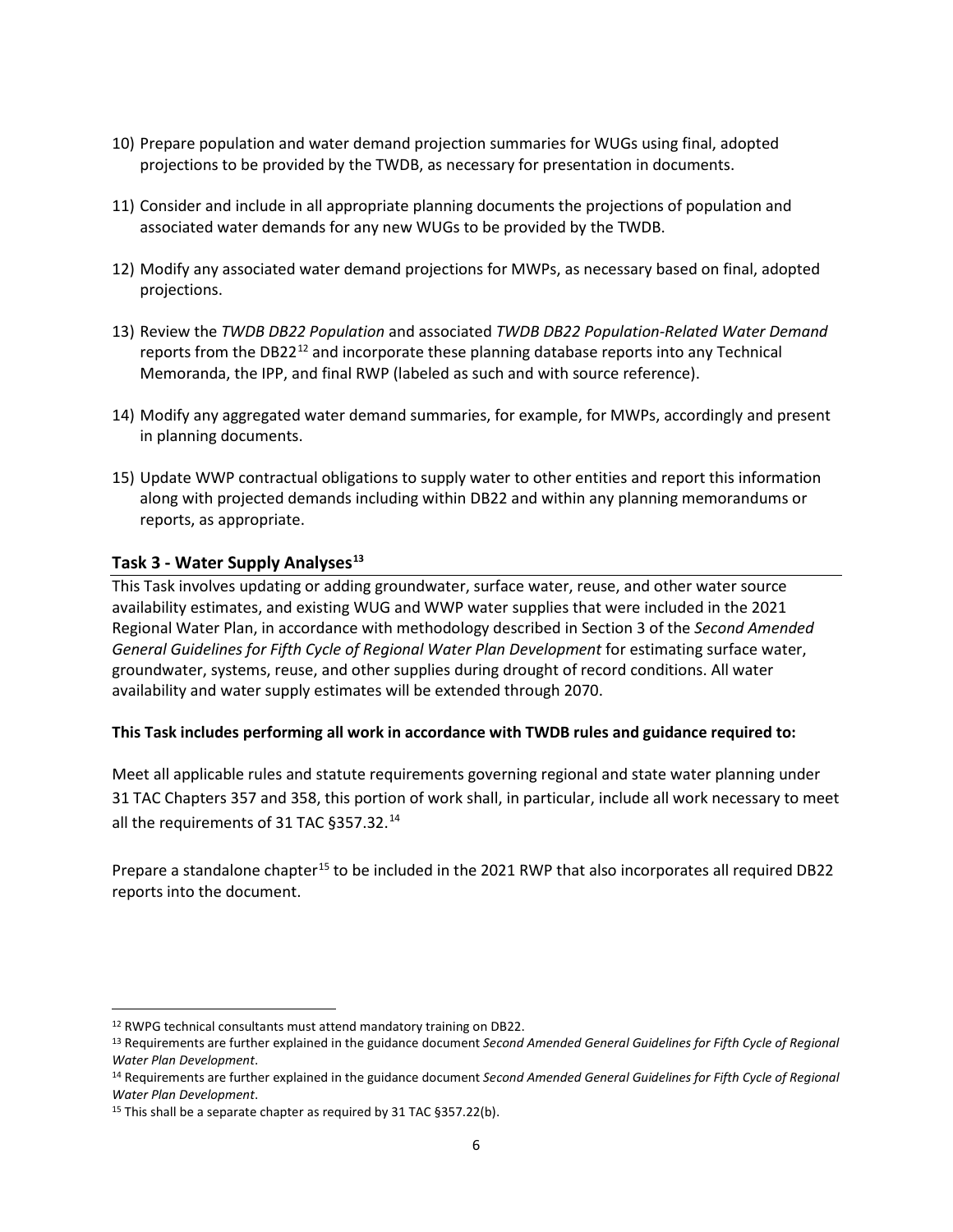#### **A) Estimate Surface Water Availability and Existing WUG and WWP Surface Water Supplies:**

- 1) Select hydrologic assumptions, models, and operational procedures for modeling the region's river basins and reservoirs using the most current TCEQ Water Availability Models (WAMs) in a manner appropriate for assessment of existing surface water supply and regional water planning purposes. Reservoir systems<sup>[16](#page-6-0)</sup> and their yields shall be modeled in accordance with the *Second Amended General Guidelines for Fifth Cycle of Regional Water Plan Development.*
- 2) Obtain TWDB Executive Administrator approval of hydrologic assumptions or models and for any variations from modeling requirements in the *Second Amended General Guidelines for Fifth Cycle of Regional Water Plan Development*.
- 3) As necessary and appropriate, modify or update associated WAMs or other models to reflect recent changes to permits, transfers, legal requirements, new water rights, and/or specified operational requirements. Note that incorporating anticipated sedimentation into firm yield analyses is a required consideration that does not require a hydrologic variance approval from the Executive Administrator.
- 4) Assign available water supplies, as appropriate, to WUGs and WWPs including conducting supply analyses for WWPs.
- 5) Apply the TCEQ WAMs, as modified and approved by TWDB, and/or other appropriate models to quantify firm yield for major reservoirs, reservoir systems, and firm diversion for run-of-river water rights, as determined on at least a monthly time-step basis. Reservoir firm yield shall be quantified based on the most recent measured capacity and estimated capacity in year 2070.
- 6) Evaluate TCEQ Water System Data Reports*[17](#page-6-1)* from the Drinking Water Watch or Safe Drinking Water Information System (SDWIS) website for municipal WUGs that use surface water and identify any physical constraints limiting existing water supplies to WUGs and/or WWPs. Limitations to be considered based on delivering treated water to WUGs. Other information that the RWPGs collect, for example, survey results, may be included in the evaluation of infrastructure capacity or limitations in delivering treated water to WUGs.
- 7) Update information on WWP contractual obligations to supply water to other entities including within DB22. Unless the RWPG considers it unlikely that a specific contract will be renewed, water supplies based on contractual agreements shall be assumed to renew at the contract termination date, for example, if the contract provides for renewal or extensions. Report this information within any planning memorandums or reports, as appropriate.
- 8) Based on the water availability, existing infrastructure, and associated physical and legal limitations, determine the existing surface water supply available from each surface water source to each WUG and WWP (including newly identified WUGs and WWPs) during a drought of record based on source water availability, infrastructure capacity, legal constraints, and/or operational limitations.

 $\overline{a}$ <sup>16</sup> Reservoir systems must be approved by TWDB and identified as such in DB22.

<span id="page-6-1"></span><span id="page-6-0"></span><sup>17</sup> Available from TCEQ at http://dww2.tceq.texas.gov/DWW/.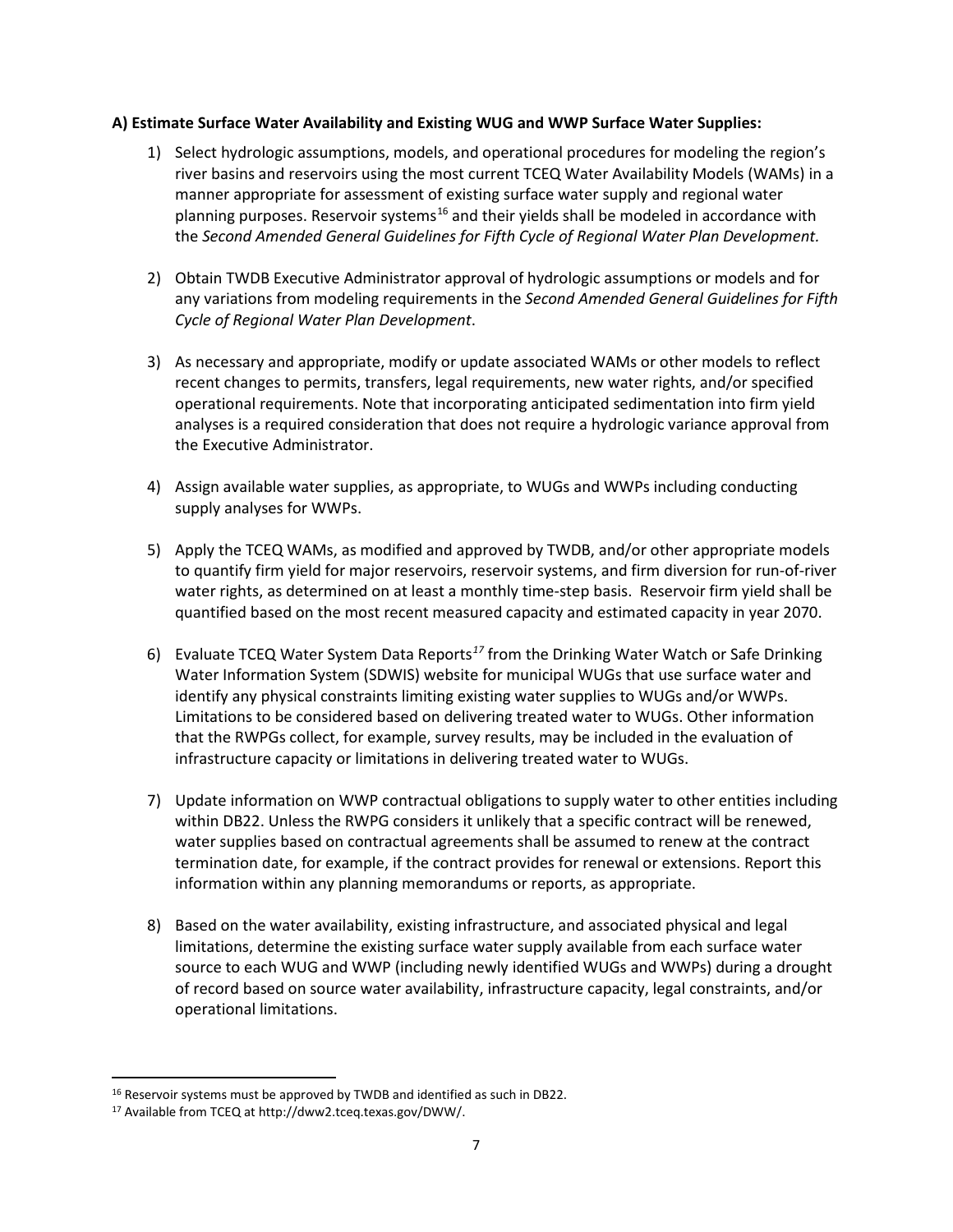- 9) Complete and update all required data elements for DB22 through the web interface.<sup>[18](#page-7-0)</sup>
- 10) Compile firm yield and diversion information by Source, WUG, WWP, county, river basin, and planning region as necessary to obtain decadal estimates of existing surface water supply throughout the planning period. This will be facilitated by *TWDB DB22 Water Source Availability* and associated *TWDB DB22 WUG and WWP Existing Water Supply* reports using data provided by RWPGs and made available to all RWPGs through the DB22 interface.
- 11) Review, confirm the accuracy of, and incorporate the required associated planning database reports directly into the Technical Memorandum, IPP, and adopted RWP under Task 4C (labeled as such and with source reference).

#### **B) Estimate Groundwater Availability and Existing WUG and WWP Groundwater Supplies:**

Obtain and review the Modeled Available Groundwater (MAG)**[19](#page-7-1)** volumes that are developed by TWDB based on the Desired Future Conditions (DFCs) adopted by Groundwater Management Areas (GMAs). MAG volumes for each aquifer will be available from TWDB through the DB22 interface, split into discrete geographic-aquifer units by: Aquifer; County; River Basin; and Region.

- 1) In RWPAs in which no Groundwater Conservation District (GCD) exists<sup>[20](#page-7-2)</sup>, develop RWPG-estimated groundwater availability for Board review and approval prior to inclusion in the IPP<sup>[21](#page-7-3)</sup> and in accordance with the *Second Amended General Guidelines for Regional Water Plan Development*.
- 2) Consider the impacts of the available MAG annual volumes on the regional water plan including how it impacts existing water supplies.
- 3) In areas with GCDs, obtain GCD Management Plans and GCD information to be considered when estimating existing supplies and water management strategies under future tasks.
- 4) Assign available water supplies, as appropriate, to WUGs and WWPs including conducting supply analyses for WWPs.
- 5) Select hydrologic and other assumptions for distribution of available groundwater for potential future use by WUGs (e.g. via a pro-rationing policy) as existing supply based on models and operational procedures appropriate for assessment of water supply and regional water planning purposes. A specific hydrologic variance request is required to utilize a MAG Peak Factor to accommodate temporary increases in existing annual availability for planning purposes $^{22}$  $^{22}$  $^{22}$ .

<span id="page-7-0"></span><sup>18</sup> In accordance with the Guidelines for Regional Water Plan Data Deliverables. RWPG technical consultants must attend mandatory training on the Regional Water Planning Application (DB22).

<span id="page-7-1"></span><sup>&</sup>lt;sup>19</sup> The estimated total pumping from the aquifer that achieves the DFC adopted by members of the associated GMA. MAG data to be entered into DB22 by TWDB (see guidance document).

<span id="page-7-2"></span><sup>20</sup> Related to 84(R) SB 1101 requirements. As of March 2018 these requirements only apply to the North East Texas (Region D) RWPG, as it is the only region currently in the state with no GCDs in its RWPA.

<span id="page-7-3"></span><sup>21</sup> 31 TAC §357.32(d)(2).

<span id="page-7-4"></span><sup>22</sup> Requirements are further explained in the guidance document *Second Amended General Guidelines for Fifth Cycle of Regional Water Plan Development*.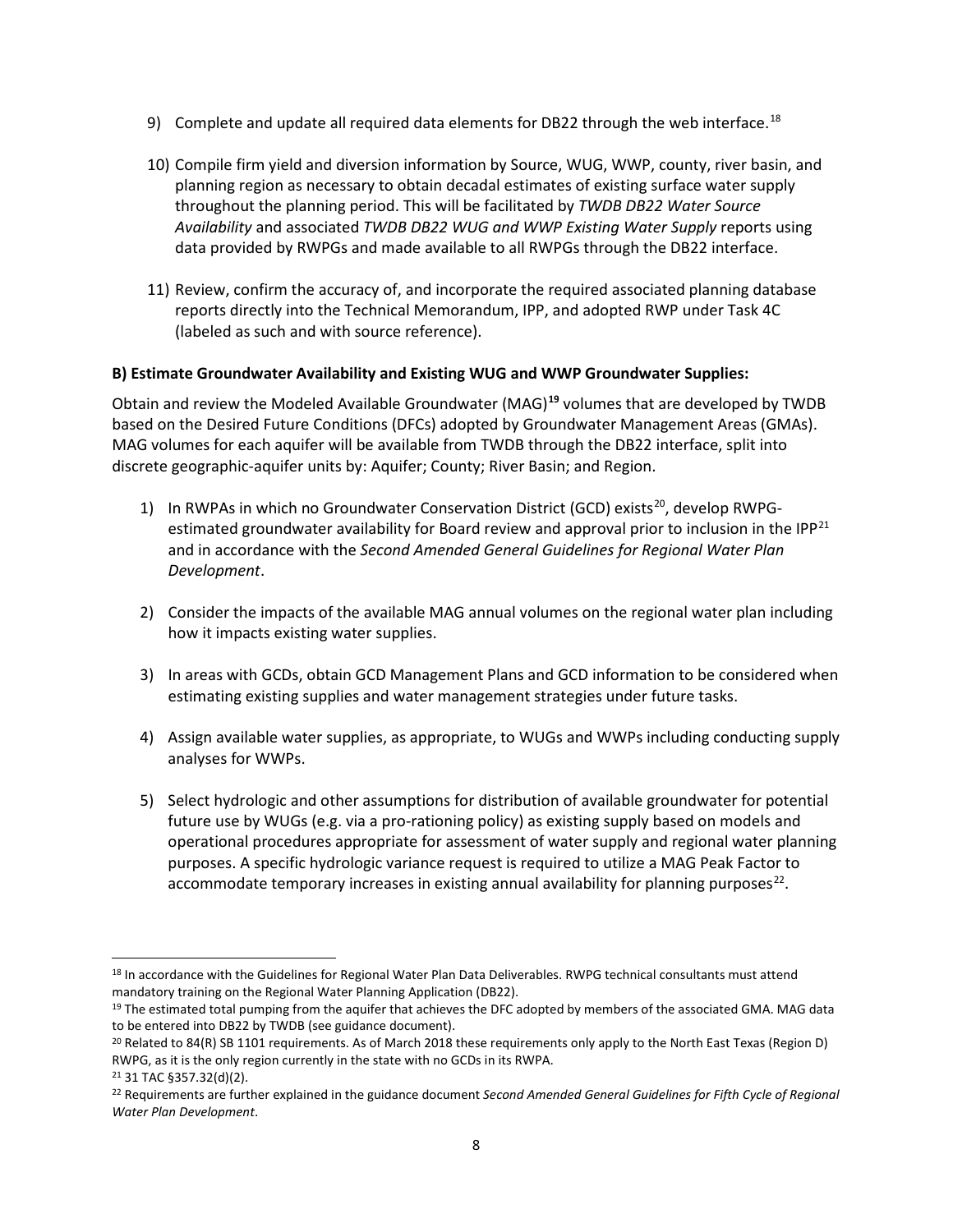- 6) Evaluate TCEQ Water System Data Reports*[23](#page-8-0)* from the Drinking Water Watch or SDWIS website for municipal WUGs using groundwater and identify any physical constraints limiting existing water supplies to WUGs and/or WWPs. Limitations to be considered based on delivering treated water to WUGs. Other information that the RWPGs collect, for example, survey results, may be included in the evaluation of infrastructure capacity or limitations in delivering treated water to WUGs.
- 7) Update information on WWP contractual obligations to supply water to other entities including within DB22. Unless the RWPG considers it unlikely that a specific contract will be renewed, water supplies based on contractual agreements shall be assumed to renew at the contract termination date, for example, if the contract provides for renewal or extensions. Report this information within any planning memorandums or reports, as appropriate.
- 8) Compile and/or update information regarding acquisitions of groundwater rights, for example, for transfer to municipal use, and account for same in the assessment of both availability and existing groundwater supplies.
- 9) Based on the water availability, existing infrastructure, and associated physical and legal limitations, determines the existing groundwater supply available from each water source to each WUG and WWP (including newly identified WUGs and WWPs) during a drought of record based on water availability, infrastructure capacity, legal constraints, and/or operational limitations.
- 10) Complete and update all required data elements for DB22 through the web interface. **[24](#page-8-1)**
- 11) Compile groundwater availability information by Source, WUG, Wholesale Water Provider, county, river basin, and planning region as necessary to obtain decadal estimates of supply throughout the planning period. This will be facilitated by *TWDB DB22 Water Source Availability*  and associated *TWDB DB22 WUG and WWP Existing Water Supply* reports using data provided by RWPGs and made available to all RWPGs.

# **C) Estimate System, Reuse, and Other Types of Existing Supplies:**

- 1) Integrate firm water supplies for WUGs using a system of supply sources (e.g., surface water, storage, and groundwater).
- 2) Research and quantify existing supplies and commitments of treated effluent through direct and indirect reuse.
- 3) Compile systems, reuse, and other availability information by source, WUGs, wholesale water provider, county, river basin, and planning region as necessary to obtain decadal estimates of supply throughout the planning period.

<span id="page-8-0"></span> $\overline{a}$ <sup>23</sup> Available from TCEQ at http://dww2.tceq.texas.gov/DWW/.

<span id="page-8-1"></span><sup>24</sup> In accordance with the *Guidelines for Regional Water Plan Data Deliverables*. RWPG technical consultants must attend mandatory training on DB22.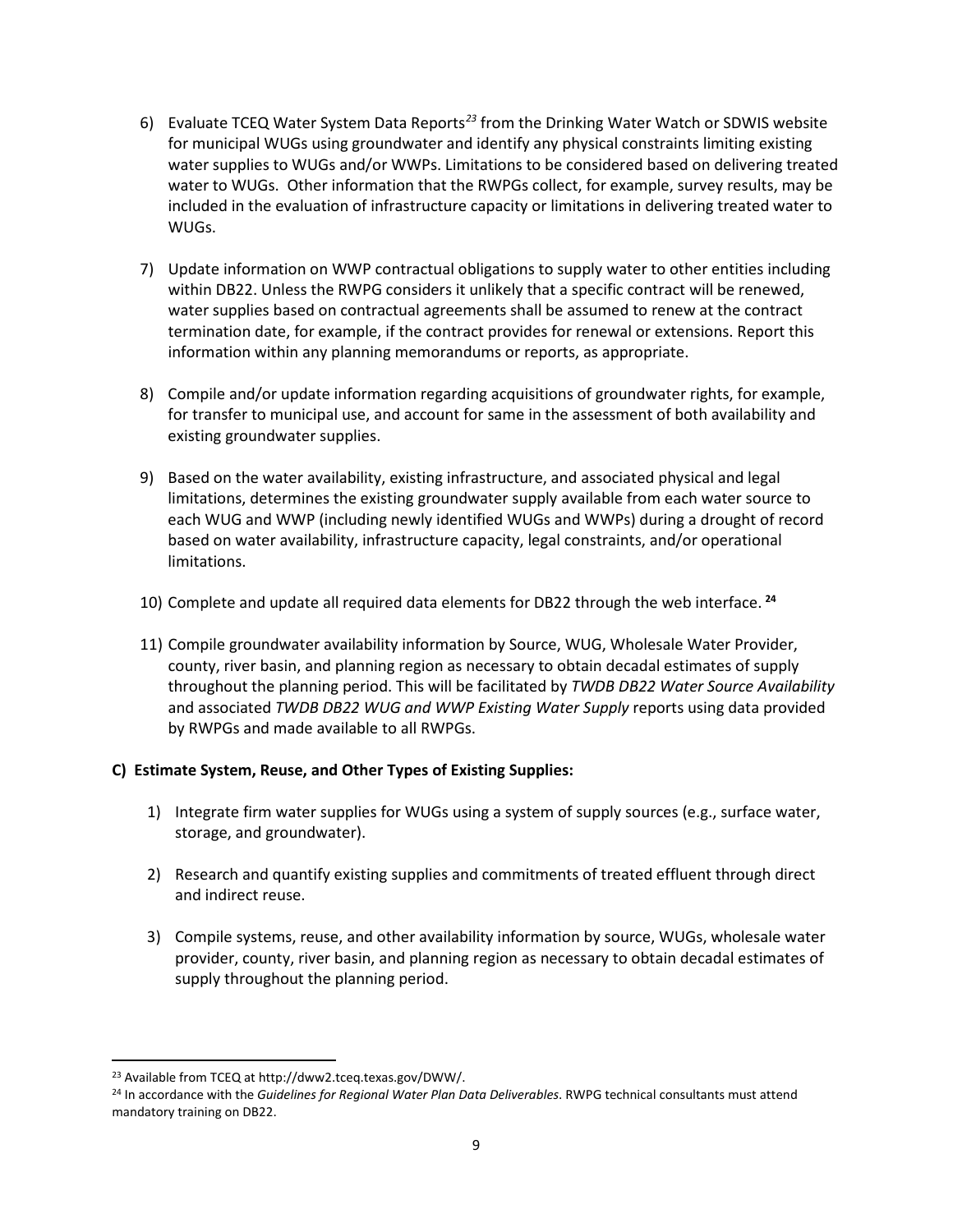- 4) Assign available water supplies, as appropriate, to WUGs and WWPs including conducting demand analyses for WWPs.
- 5) Identify and sub-categorize existing sources in DB22 to extract unique sources. In addition to surface water, groundwater, and reuse, for example, further clarify the source types in DB22 to subcategorize other specific water sources such as desalinated groundwater or desalinated surface water, and seawater desalination, and any other supply types that are connected supplies.
- 6) Review and confirm the accuracy of the *TWDB DB22 Availability* and associated *TWDB DB22 Existing Water Supply* reports from DB22 and incorporate these planning database reports directly into the Technical Memorandum and other planning documents (labeled as such and with source reference).
- 7) Identify any physical constraints limiting these existing water supplies to WUGs and/or WWPs including based on TCEQ Water System Data Reports*[25](#page-9-0)*. Limitations to be considered based on delivering treated water to WUGs. Other information that the RWPGs collect, for example, survey results, may be included in the evaluation of infrastructure capacity or limitations in delivering treated water to WUGs.
- 8) Update information on WWP contractual obligations to supply water to other entities including within DB22. Unless the RWPG considers it unlikely that a specific contract will be renewed, water supplies based on contractual agreements shall be assumed to renew at the contract termination date, for example, if the contract provides for renewal or extensions. Report this information within any planning memorandums or reports, as appropriate.
- 9) Based on the water availability, existing infrastructure, and associated physical and legal limitations, determines the existing system, reuse, and other water supplies available from each water source to each WUG and WWP (including newly identified WUGs and WWPs) during a drought of record based on source water availability, infrastructure capacity, legal constraints, and/or operational limitations.
- 10) Complete and update all required data elements for DB22 through the web interface.
- 11) Compile these supplies by source, WUG, wholesale water provider, county, river basin, and planning region as necessary to obtain decadal estimates of existing surface water supply throughout the planning period. This will be facilitated by *TWDB DB22 Water Source Availability* and associated *TWDB DB22 WUG and WWP Existing Water Supply* reports using data provided by RWPGs and made available to all RWPGs through the DB22 interface.
- 12) Review, confirm the accuracy of, and incorporate the required associated planning database reports directly into the Technical Memorandum, IPP, and adopted RWP under Task 4C.
- 13) In addition to submitting the electronic model files necessary to replicate results, the Technical Memo, IPP, and adopted RWP shall include a written summary of all WAMs and Groundwater

<span id="page-9-0"></span> $\overline{a}$ <sup>25</sup> Available from TCEQ at http://dww2.tceq.texas.gov/DWW/.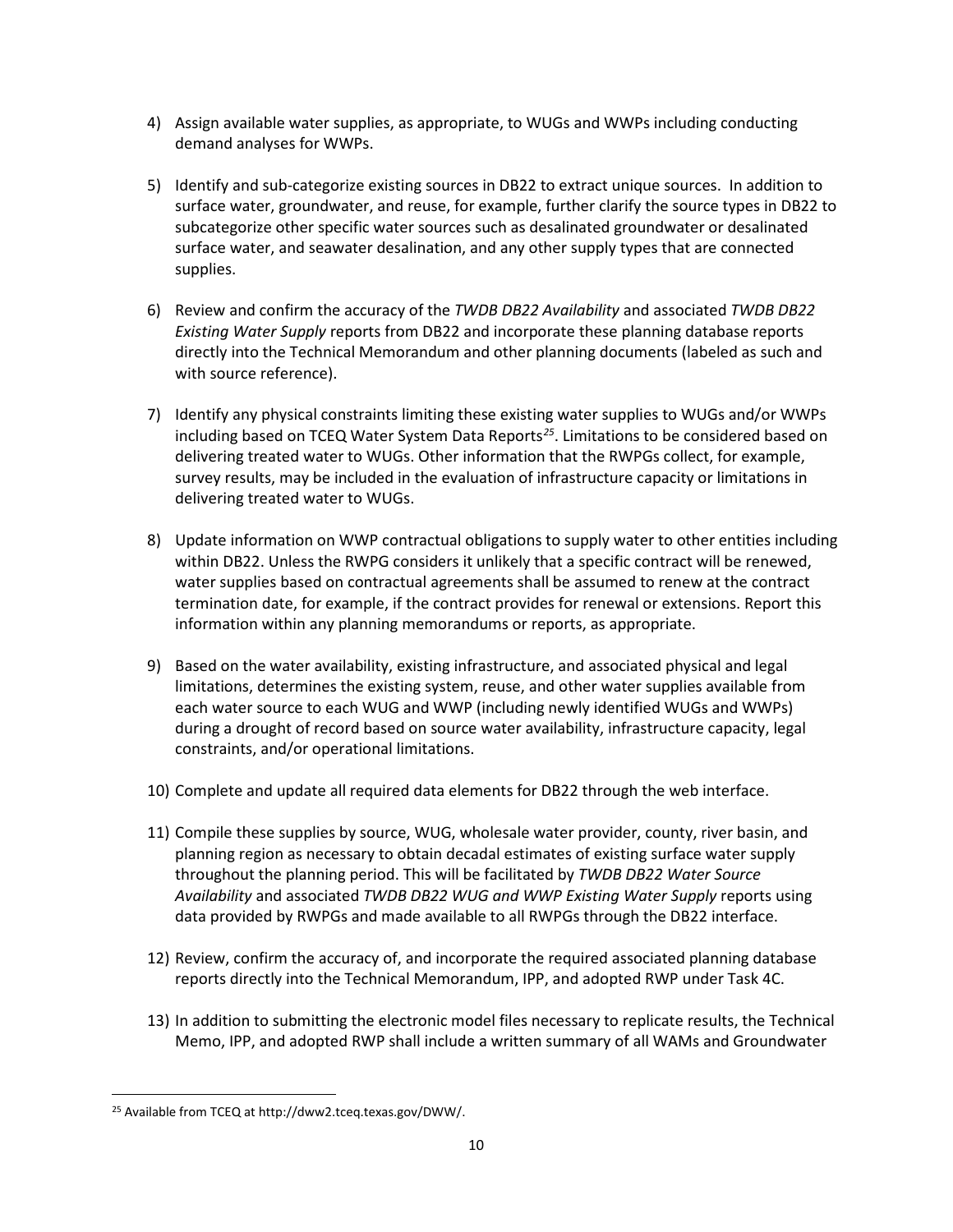Availability Models (GAMs) on which the surface and groundwater availability in the RWP is based (except for availability associated with MAGs), to include:

- the named/labeled version (incl. date) of each model used;
- a summary of any modifications to each model and the date these modifications were approved by the EA;
- name of the entity/firm that performed the model run; and
- $\bullet$  the dates of the model runs.<sup>[26](#page-10-1)</sup>

Includes all work required to coordinate with other planning regions to develop and allocate estimates of water availability and existing water supplies.

# <span id="page-10-0"></span>**Task 4A – Identification of Water Needs (Water User Group analysis to be performed by the TWDB) [27](#page-10-2)**

**Work shall include but not be limited to the following:**

- 1) In addition to generally meeting all applicable rules and statute requirements governing regional and state water planning under 31 TAC Chapters 357 and 358, this portion of work shall, in particular, include all work necessary to meet all the requirements of 31 TAC §357.33.<sup>[28](#page-10-3)</sup>
- 2) Prepare a standalone chapter<sup>[29](#page-10-4)</sup> to be included in the 2021 RWP that also incorporates all required DB22 reports into the document.
- 3) Based upon updated projections of existing water supply and projected water demands under Tasks 2 and 3, and the associated data entered into DB22, TWDB will update computations of identified water needs (potential shortages) by WUGs and WUG customers of WWPs. As decadal estimates of needs (potential shortages) as well as by county, river basin, and planning region.
- 4) The results of this computation will be provided by TWDB via DB22 to RWPGs in a customizable format that is in accordance with TWDB rules as the *TWDB DB22 Identified Water Needs* report
- 5) Regions may also request additional, unique needs analysis (e.g., for a WWP) that the RWPG considers warranted. Such reports will be provided by TWDB, if feasible based on the DB22 constraints and TWDB resources. The RWPG will need to enter or provide any additional data into DB22 that may be necessary to develop these evaluations.
- 6) The DB22 needs reports and RWPG-identified water needs for MWPs shall be incorporated by the RWPG into the Technical Memorandum, IPP, and adopted RWP (labeled as such and with source reference).
- 7) Upon request, TWDB will perform a socioeconomic analysis of the economic effects of not meeting the identified water needs and update and summarize potential social and economic

<span id="page-10-1"></span><sup>&</sup>lt;sup>26</sup> All input files of WAM models shall be included as an electronic appendix in the IPP and RWP.

<span id="page-10-2"></span><sup>27</sup> Requirements are further explained in the guidance document *Second Amended General Guidelines for Fifth Cycle of Regional Water Plan Development*.

<span id="page-10-3"></span><sup>28</sup> Requirements are further explained in the guidance document *Second Amended General Guidelines for Fifth Cycle of Regional Water Plan Development*.

<span id="page-10-4"></span><sup>&</sup>lt;sup>29</sup> This shall be a separate chapter as required by 31 TAC §357.22(b).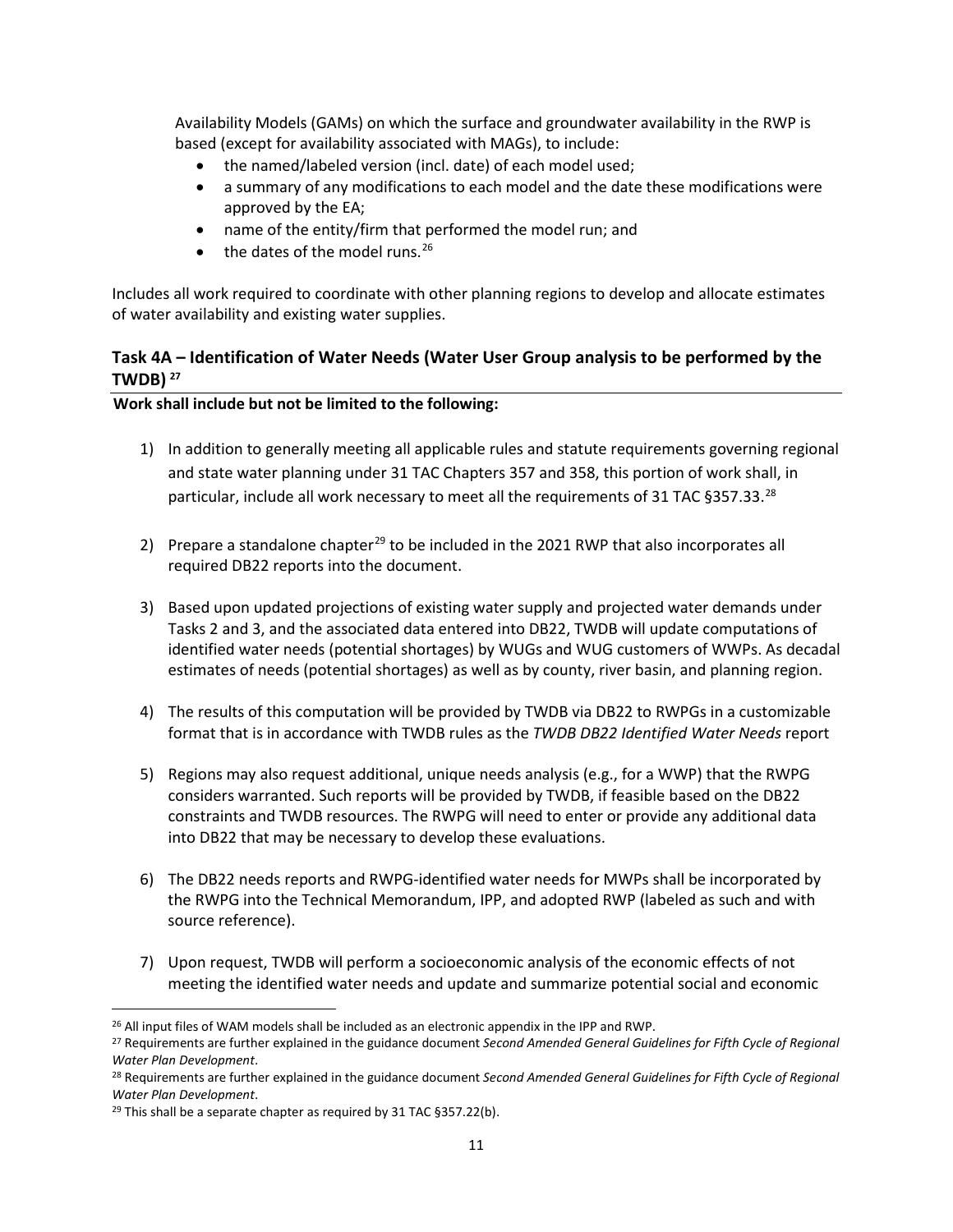effects under this Task. This report will be provided to RWPGs as part of this Task and incorporated into the adopted regional water plans.

- 8) If the RWPG chooses to develop its own socioeconomic analysis the resulting socioeconomic report, with documented methodology, shall be incorporated into the IPP and adopted regional water plan by the RWPG.
- 9) A secondary needs analysis will be calculated by TWDB based on DB22 for all WUGs and WWPs for which conservation or direct reuse water management strategies are recommended. The results of this computation will be provided to RWPGs in accordance with TWDB rules and shall be incorporated by the RWPG into the regional water plan as *TWDB DB22 Second-Tier Identified Water Need* report.

#### <span id="page-11-0"></span>**Task 4B - Identification of Potentially Feasible Water Management Strategies[30](#page-11-1)**

**This Task includes, but is not limited to, performing all work in accordance with TWDB rules and guidance required to:**

- 1) In addition to generally meeting all applicable rules and statute requirements governing regional and state water planning under 31 TAC Chapters 357 and 358, this portion of work shall, in particular, include all work necessary to meet all the requirements of [31](#page-11-2) TAC  $\S 357.34(a)(b)(c).$ <sup>31</sup>
- 2) Receive public comment on a proposed process to be used by the RWPG to identify and select water management strategies for the 2021 regional water plan. Revise and update documentation of the process by which water management strategies that are potentially feasible for meeting a need were identified and selected for evaluation in the 2021 regional water plan. Include a description of the process selected by the RWPG in the Technical Memorandum and the IPP and adopted regional water plans.
- 3) Consider the TWDB Water Loss Audit Report, conservation best management practices, and drought management when considering potentially feasible water management strategies as required by rules.
- 4) Update relevant portions of the regional water plan summary of existing water supply plans for local and regional entities. This Task requires obtaining and considering existing water supply plans. Updated summary to be included in the IPP and adopted regional water plans.
- 5) Plans to be considered in developing water management strategies include those referenced under 31 TAC §357.22.
- 6) If no potentially feasible strategy can be identified for a WUG or WWP with a need, document the reason for this in the Technical Memorandum and the IPP and adopted regional water plans.

<span id="page-11-1"></span><sup>30</sup> Requirements are further explained in the guidance document *Second Amended General Guidelines for Fifth Cycle of Regional Water Plan Development*.

<span id="page-11-2"></span><sup>31</sup> Requirements are further explained in the guidance document *Second Amended General Guidelines for Fifth Cycle of Regional Water Plan Development*.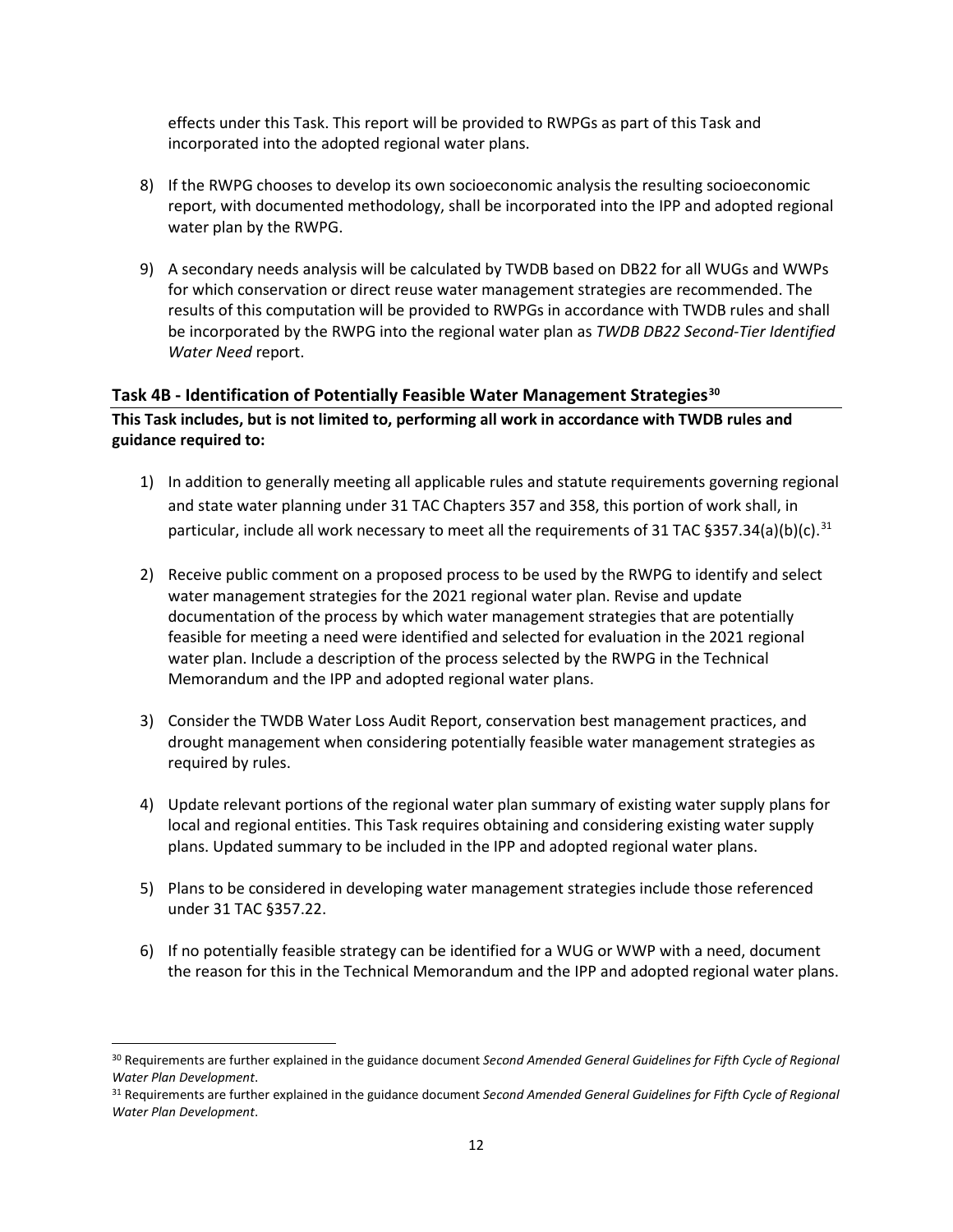- 7) Consider recent studies and describe any significant changes in water management strategies described as being in the implementation phase in the 2021 RWP as well as any new projects in the implementation phase prior to adoption of the Initially Prepared 2021 Regional Water Plan.
- 8) Identify potential water management strategies to meet needs for all WUGs and WWPs with identified needs, including any new retail utility WUGs and WWPS that may have been previously aggregated under County-other in the 2016 regional water plan but which are being treated as unique entities for the 2021 regional water plan.
- 9) Present a list of the potentially feasible water management strategies, in table format, within the Technical Memorandum and the IPP and adopted regional water plans.

# <span id="page-12-0"></span>**Task 4C - Prepare and Submit Technical Memorandum and Regional Water Planning Group Analysis of Water User Group and Major Water Provider Needs[32](#page-12-2)**

**This Task includes, but is not limited to, performing all work in accordance with TWDB rules and guidance required to:**

- 1) Prepare a concise Technical Memorandum in accordance with 31 TAC §357.12(c) and Section 13.1.1 of the *Second Amended General Guidelines for Regional Water Plan Development.*
- 2) Approve submittal of the Technical Memorandum to TWDB at a RWPG meeting subject to a 14 day notice in accordance with 31 TAC §357.21(c). The Technical Memorandum must be submitted to TWDB in accordance with Section I Article I of the contract.
- 3) To the extent necessary, this Task budget may also be applied toward effort required to:
	- a) Develop preliminary water needs analyses outside of DB22 that may be necessary due to DB22 not yet being available; and
	- b) Prepare, organize, enter, and/or update required data elements for DB22 including data related to existing water supplies or water management strategies.

# <span id="page-12-1"></span>**Task 5A - Evaluation and Recommendation of Water Management Strategies and Associated Water Management Strategy Projects**

The objective of this task is to evaluate and recommend Water Management Strategies (WMSs) and their associated Water Management Strategy Projects (WMSPs), including preparing a separate chapter and subchapter (on conservation recommendations see - Task 5B) to be included in the 2021 RWP that describes the work completed, presents the potentially feasible WMSs, recommended and alternative WMSs and WMSPs, including all the technical evaluations, and presents which water user entities will rely on the recommended WMSs and WMSPs.

# **Work associated with any 5A subtasks shall be contingent upon a written notice-to-proceed. Work shall include but not be limited to the following:**

<span id="page-12-2"></span> $\overline{a}$ <sup>32</sup> Requirements are further explained in the guidance document *Second Amended General Guidelines for Fifth Cycle of Regional Water Plan Development*.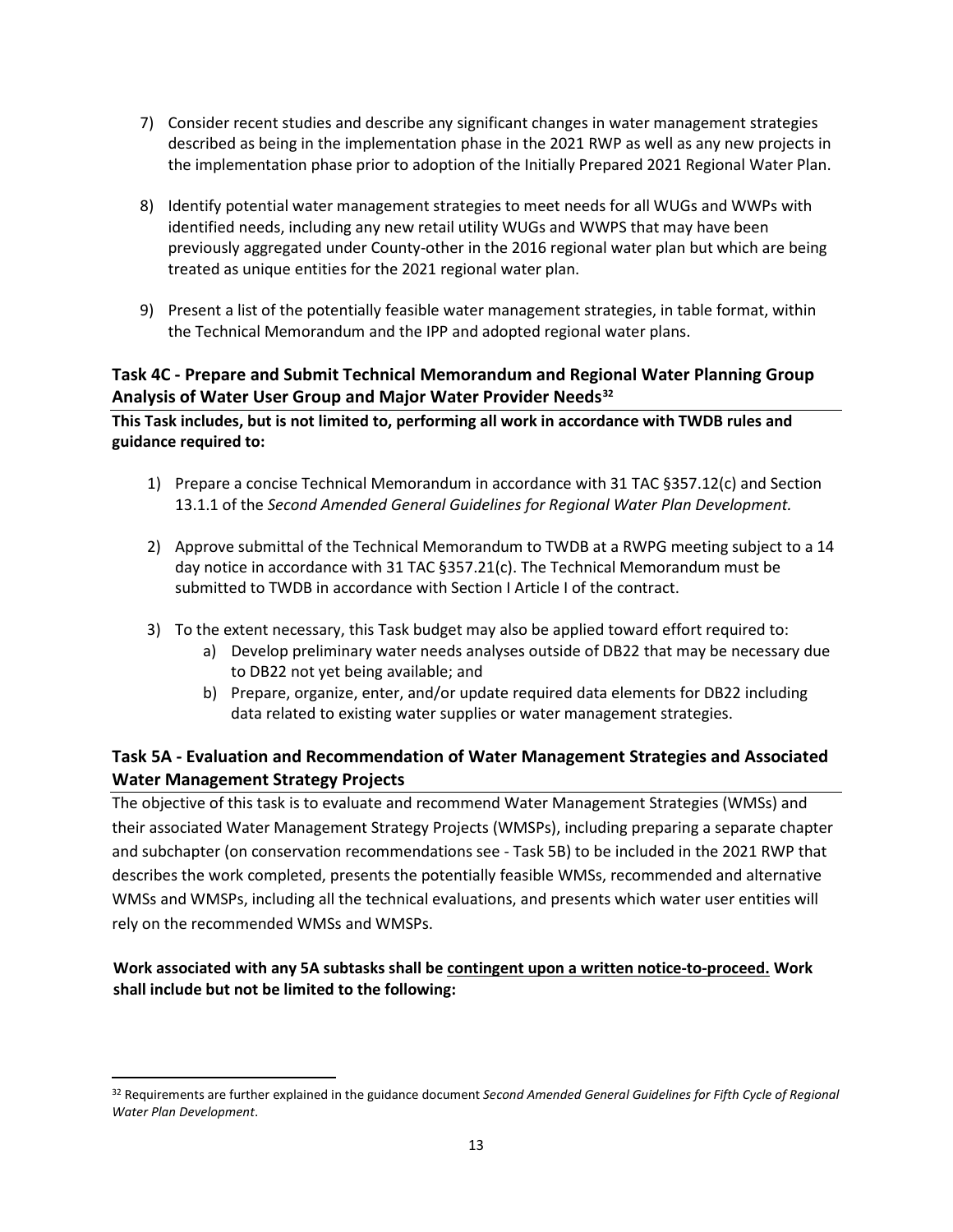- 1) In addition to generally meeting all applicable rules and statute requirements governing regional and state water planning under 31 TAC Chapters 357 and 358, this portion of work shall, in particular, include all work necessary to meet all the requirements of 31 TAC §357.34 and §357.35 that is not already included under Tasks 4B, 5A, or 5B. [33](#page-13-0)
- 2) Plans to be considered in developing WMSs include those referenced under 31 TAC §357.22.
- 3) Inclusion of a list of the potentially feasible WMSs that were identified by the RWPG. Information to include what past evaluations have been performed for each potentially feasible WMS listed.
- 4) Technical evaluations of all categories of potentially feasible WMSs including previously identified or recommended WMSs and newly identified WMSs including drought management and conservation WMSs; WMS and WMSP documentation shall include a strategy description, discussion of associated facilities, project map, and technical evaluation addressing all considerations and factors required under 31 TAC §357.34(d)-(h) and §357.35.
- 5) Process documentation of selecting all recommended WMSs and associated WMSPs including development of WMS evaluations matrices and other tools required to assist the RWPG in comparing and selecting recommended WMSs and WMSPs.
- 6) Consideration of water conservation and drought contingency plans from each WUG, as necessary, to inform WMS evaluations and recommendations.
- 7) Communication, coordination, and facilitation required within the RWPA and with other RWPGs to develop recommendations.
- 8) Updates to descriptions and associated technical analyses and documentation of any WMSs and WMSPs that are carried forward from the previous RWP to address:
	- a) Changed conditions or project configuration.
	- b) Changes to sponsor of WMS and WMSP(s).

- c) Updated costs (based on use of required costing tool<sup>[34](#page-13-1)</sup>).
- d) Other changes that must be addressed to meet requirements of 31 TAC §357.34 and §357.35.
- 9) Assignment of all recommended WMS water supplies to meet projected needs of specific WUGs.
- 10) Documentation of the evaluation and selection of all recommended WMS and WMSPs, including an explanation for why certain types of strategies (e.g., aquifer storage and recovery, seawater desalination, brackish groundwater desalination) may not have been recommended.

<span id="page-13-0"></span><sup>33</sup> Requirements are further explained in the guidance document *Second Amended General Guidelines for Fifth Cycle of Regional Water Plan Development*.

<span id="page-13-1"></span><sup>34</sup> See Section 5.5.1 under 'Financial Costs' in *Second Amended General Guidelines for Fifth Cycle of Regional Water Plan Development.*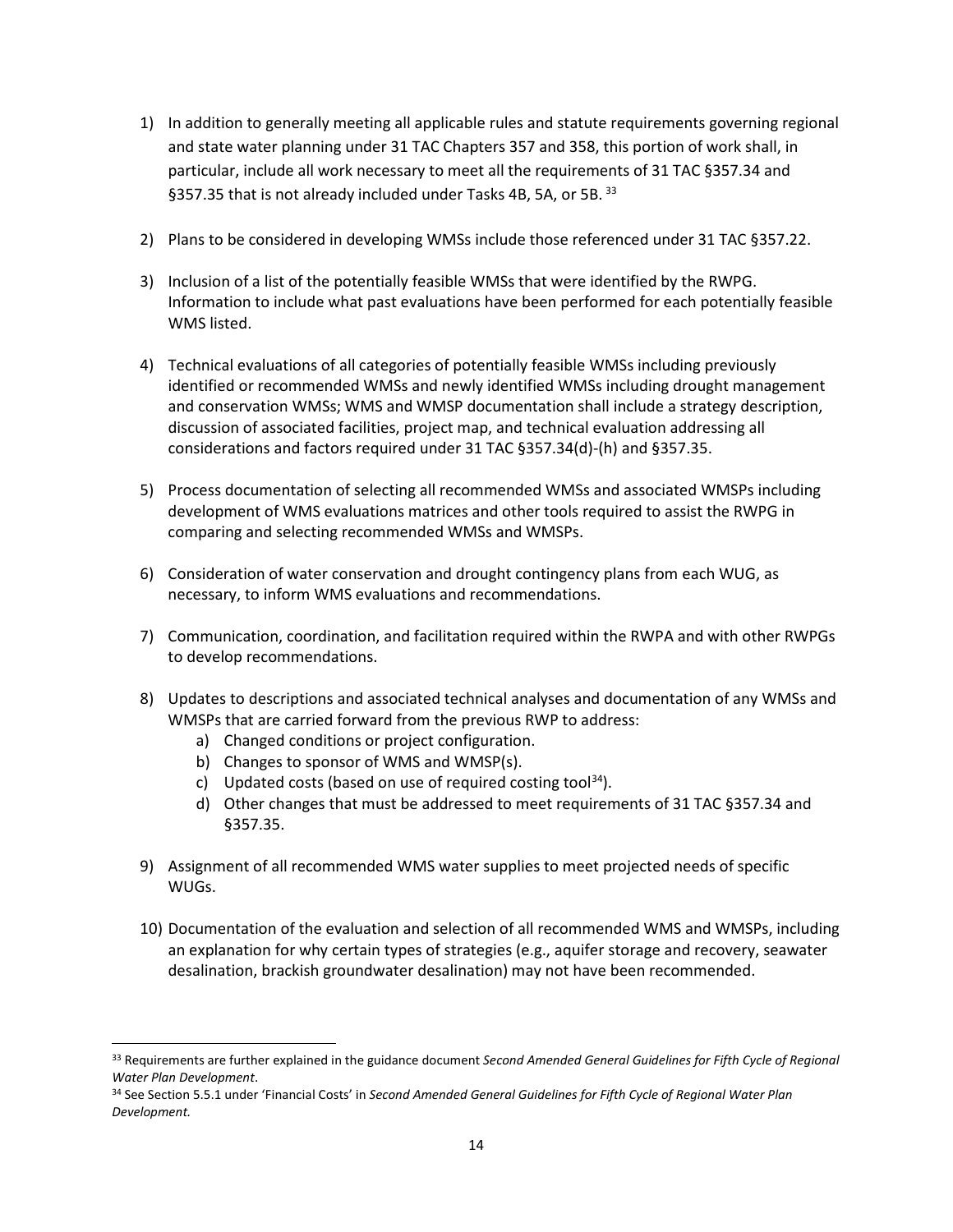- 11) Coordination with sponsoring WUGs, wholesale water providers, and/or other resource agencies regarding any changed conditions in terms of projected needs, strategy modifications, planned facilities, market costs of water supply, endangered or threatened species, etc.
- 12) If TWC §11.085 applies to the proposed inter-basin transfer (IBT), determination of the "highest practicable level" of water conservation and efficiency achievable (as existing conservation or proposed within a water management strategy) for each WUG or WWP WUG customer recommended to rely on a WMS involving the IBT. Recommended conservation WMSs associated with this analysis shall be presented by WUG.
- 13) Presentation of the water supply plans in the RWP for each WUG and WWP relying on the recommended WMSs and WMSPs.
- 14) Consideration of alternative WMSs and WMSPs for inclusion in the plan. Alternative water management strategies must be fully evaluated in accordance with 31 TAC §357.34(d)-(h).
- 15) Incorporation of all required DB22 reports into document.
- 16) Submission of data through DB22 to include the following work:
	- a) Review of the data.
	- b) Confirmation that data is accurate.
	- c) Incorporation of the required DB22 reports into the draft and final regional water planning chapter document.
- 17) Review of the chapter document and related information by RWPG members.
- 18) Modifications to the chapter document based on RWPG, public, and or agency comments.
- 19) Submittal of chapter document to TWDB for review and approval; and
- 20) All effort required to obtain final approval of the regional water plan chapter and associated DB22 data by TWDB.
- 21) *[SCOPE OF WORK TO BE DETERMINED]*

*Scope of Work to be amended based on specific Task 5A scope of work to be developed and negotiated with TWDB. Work under Task 5A to be performed only after approval and incorporation of Task 5A scope of work and written notice-to-proceed. NOTE: Work effort associated with preparing and submitting a proposed Task 5A scope of work for the purpose of obtaining a written 'notice-to-proceed' from TWDB is not included in Task 5A and shall not be reimbursed under the Contract.* 

**Deliverables:** A completed Chapter 5 shall be delivered in the 2021 RWP as a work product to include technical analyses of all evaluated WMSs and WMSPs. Data shall be submitted and finalized through DB22 in accordance with the *Guidelines for Regional Water Planning Data Deliverables*.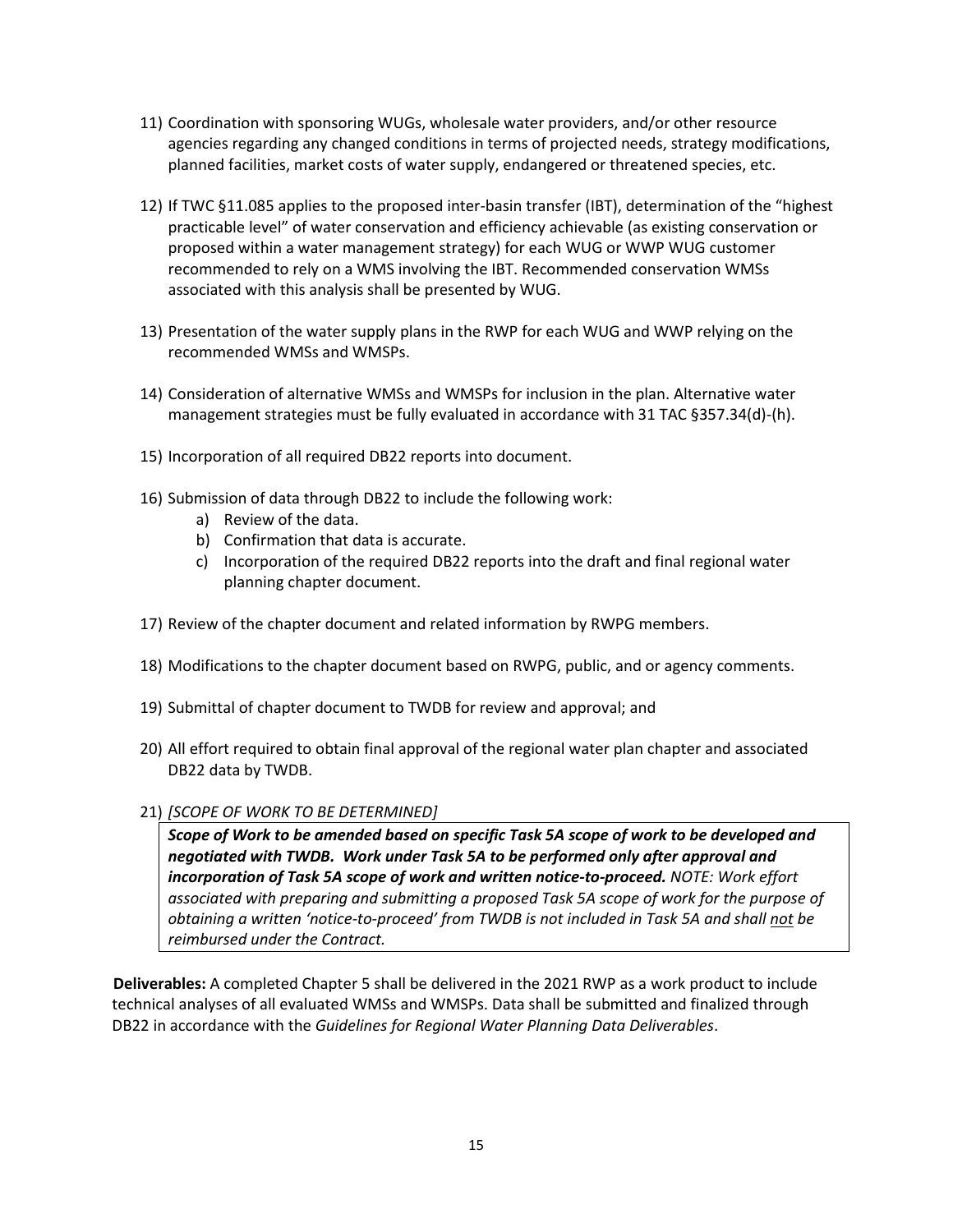### <span id="page-15-0"></span>**Task 5B - Water Conservation Recommendations**

The objective of this task is to prepare a separate subchapter<sup>[35](#page-15-2)</sup> of Chapter 5 to be included in the 2021 RWP that consolidates conservation-related recommendations and provide model water conservation plans.

### **Work shall include but not be limited to the following:**

- 1) In addition to generally meeting all applicable rules and statute requirements governing regional and state water planning under 31 TAC Chapters 357 and 358, this portion of work shall, in particular, include all work necessary to meet all the requirements of 31 TAC §357.34(g). <sup>[36](#page-15-3)</sup>
- 2) Consider water conservation plans from each WUG, as necessary, to inform conservation WMSs and other recommendations.
- 3) If applicable, explanation of the RWPG's basis for not recommending conservation for WUGs that had identified water needs but did not have a recommended conservation WMS.
- 4) If applicable, present what level of water conservation (as existing conservation or proposed within a water management strategy) is considered by the RWPG as the "highest practicable level" of water conservation for each WUG and WWP WUG customer that are dependent upon water management strategies involving inter-basin transfers to which TWC 11.085 applies.
- 5) Provision of model water conservation plans that may be referenced, instead of included in hard copy, in this subchapter, for example, by using internet links.
- 6) Review of the subchapter document and related information by RWPG members.
- 7) Modifications to the subchapter document based on RWPG, public, and or agency comments.
- 8) Submittal of subchapter document to TWDB for review and approval; and
- 9) All effort required to obtain final approval of the regional water plan by TWDB.

**Deliverables:** A completed Subchapter of Chapter 5 shall be delivered in the 2021 RWP as a work product.

# <span id="page-15-1"></span>**Task 6 - Impacts of Regional Water Plan and Consistency with Protection of Resources**

The objective of this task is to prepare a separate chapter<sup>[37](#page-15-4)</sup> to be included in the 2021 Regional Water Plan (RWP) that describes the potential impacts of the regional water plan and how the plan is consistent with long-term protection of water resources, agricultural resources, and natural resources.

<span id="page-15-2"></span> $\overline{a}$ <sup>35</sup> This shall be a separate subchapter as required by 31 TAC §357.34(h).

<span id="page-15-3"></span><sup>36</sup> Requirements are further explained in the guidance document *Second Amended General Guidelines for Fifth Cycle of Regional Water Plan Development*.

<span id="page-15-4"></span><sup>&</sup>lt;sup>37</sup> This shall be a separate chapter as required by 31 TAC §357.22(b).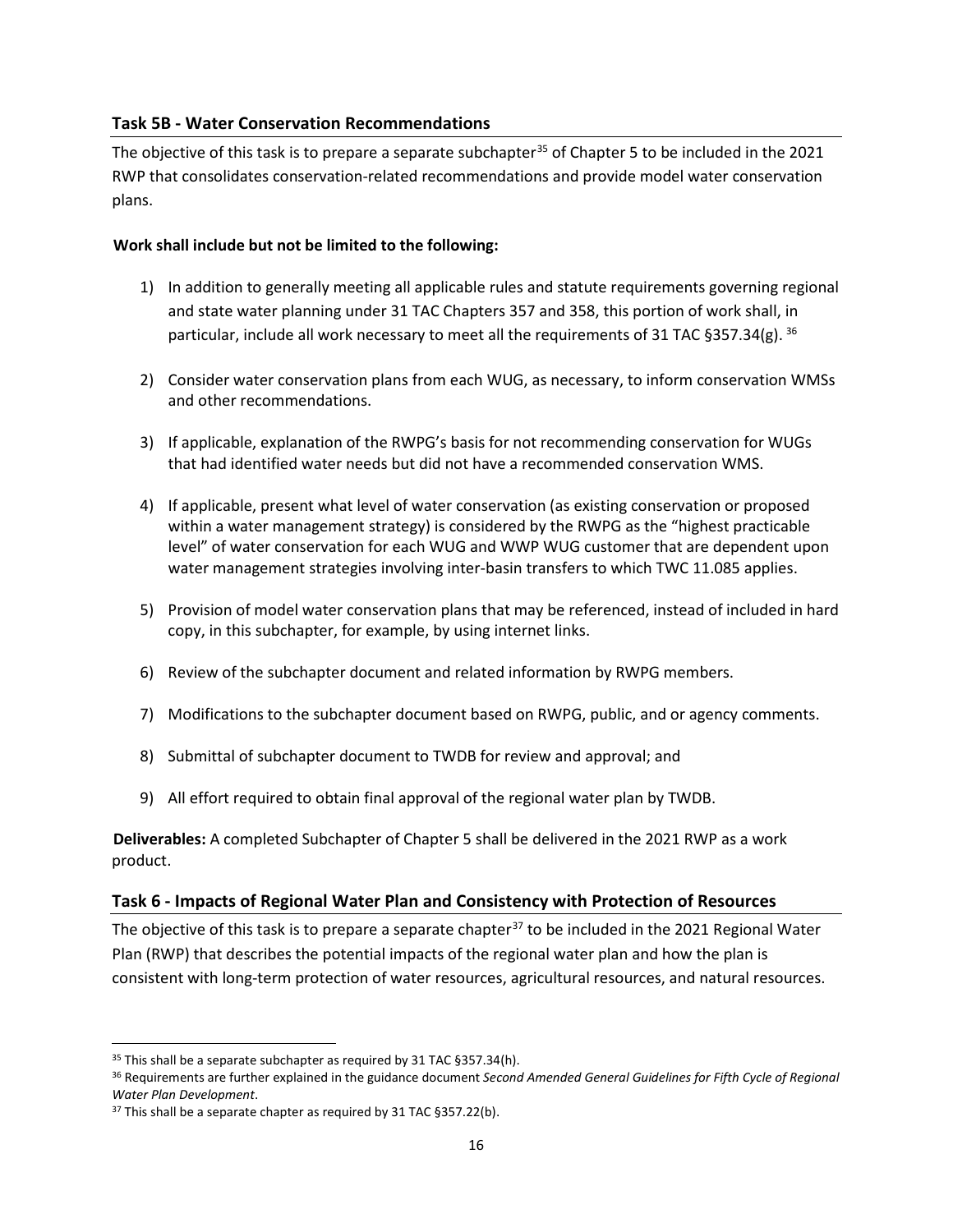#### **Work shall include but not be limited to the following:**

- 1) In addition to generally meeting all applicable rules and statute requirements governing regional and state water planning under 31 TAC Chapters 357 and 358, this portion of work shall, in particular, include all work necessary to meet all the requirements of 31 TAC §357.40, §357.43(b)(2), and §357.41. [38](#page-16-1)
- 2) Evaluation of the estimated cumulative impacts of the regional water plan, for example on groundwater levels, spring discharges, bay and estuary inflows, and instream flows.
- 3) Assessment of the impact of the RWP on designated unique river or stream segments by the legislature.
- 4) Review of the chapter document by RWPG members.
- 5) Modifications to the chapter document based on RWPG, public, and or agency comments.
- 6) Submittal of chapter document to TWDB for review and approval; and
- 7) All effort required to obtain final approval of the regional water plan chapter by TWDB.

**Deliverables:** A completed Chapter 6 shall be delivered in the 2021 RWP as a work product.

#### <span id="page-16-0"></span>**Task 7 – Drought Response Information, Activities and Recommendations**

The objective of this task is to prepare a separate chapter<sup>[39](#page-16-2)</sup> to be included in the 2021 RWP that: presents information regarding historical droughts and preparations for drought in the region; develops recommendations for triggers and responses to the onset of drought conditions; evaluates potential emergency responses to local drought conditions; and includes various other drought-related evaluations and recommendations.

#### **Work shall include but not be limited to the following:**

- 1) In addition to generally meeting all applicable rules and statute requirements governing regional and state water planning under 31 TAC Chapters 357 and 358, this portion of work shall, in particular, include all work necessary to meet all the requirements of 31 TAC §357.42.<sup>[40](#page-16-3)</sup>
- 2) Plans to be considered in developing this chapter include relevant plans referenced under 31 TAC §357.22.
- 3) Collecting information on previous and current responses to drought in the region including reviewing drought contingency plans received from each WUG and determining what measures

<span id="page-16-1"></span><sup>38</sup> Requirements are further explained in the guidance document *Second Amended General Guidelines for Fifth Cycle of Regional Water Plan Development*.

<span id="page-16-2"></span><sup>&</sup>lt;sup>39</sup> This shall be a separate chapter as required by 31 TAC §357.22(b).

<span id="page-16-3"></span><sup>40</sup> Requirements are further explained in the guidance document *Second Amended General Guidelines for Fifth Cycle of Regional Water Plan Development*.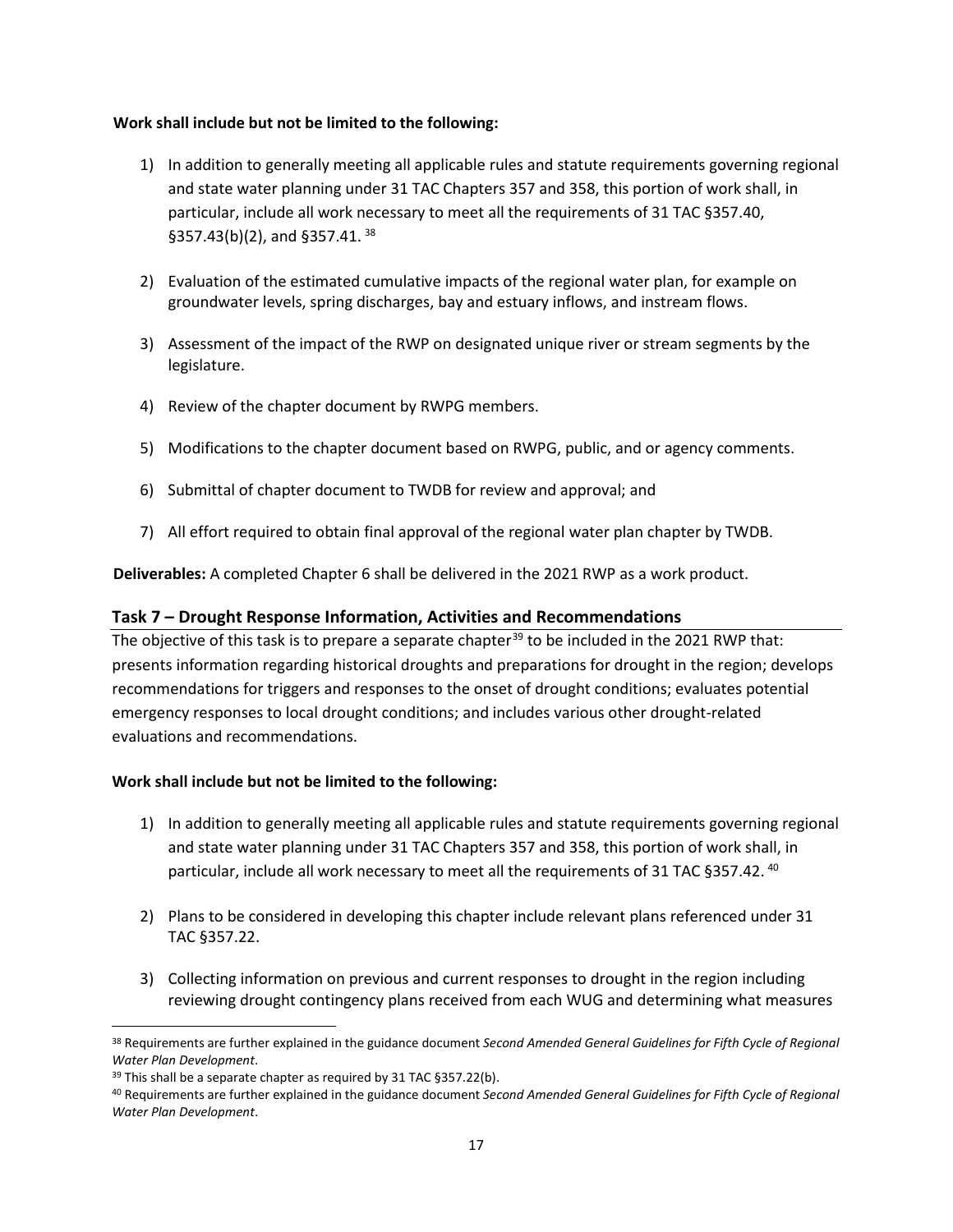are most commonly used and whether these measures have been recently implemented in response to drought conditions.

- 4) Determining whether there is any reliable information on the reduction in demands on individual WUGs caused by their implementation of drought contingency measures.
- 5) Process of selecting recommended triggers and actions including any tools required to assist the RWPG in comparing options and making recommendations.
- 6) Consideration of drought contingency plans from each WUG, as necessary, to inform WMS evaluations and recommendations.
- 7) Coordination and communication, as necessary, with entities in the region to gather information required to develop recommendations.
- 8) Summarization of potentially feasible drought management WMS, recommended drought management WMS, and or alterative drought management WMSs, if any, associated with work performed under Task 5A.
- 9) If applicable, explanation of the RWPG's basis for not recommending drought management strategies for WUGs that had identified water needs but did not have a recommended drought management WMS.
- 10) Development by the RWPG of region-specific model drought contingency plans consistent with TCEQ requirements that, at a minimum, identify triggers for and responses to the most severe drought response stages commonly referred as 'severe', 'critical' and 'emergency' drought conditions.
- 11) Summary of any other drought management measures recommended by the RWPG.
- 12) Preparation of tabular data for inclusion in chapter.
- 13) Review of the chapter document and related information by RWPG members.
- 14) Modifications to the chapter document based on RWPG, public, and or agency comments.
- 15) Submittal of chapter document to TWDB for review and approval; and
- 16) All effort required to obtain final approval of the regional water plan chapter and associated data by TWDB.

**Deliverables:** A completed Chapter 7 shall be delivered in the 2021 RWP as a work product. Data shall be submitted in the form of tables included in the chapter.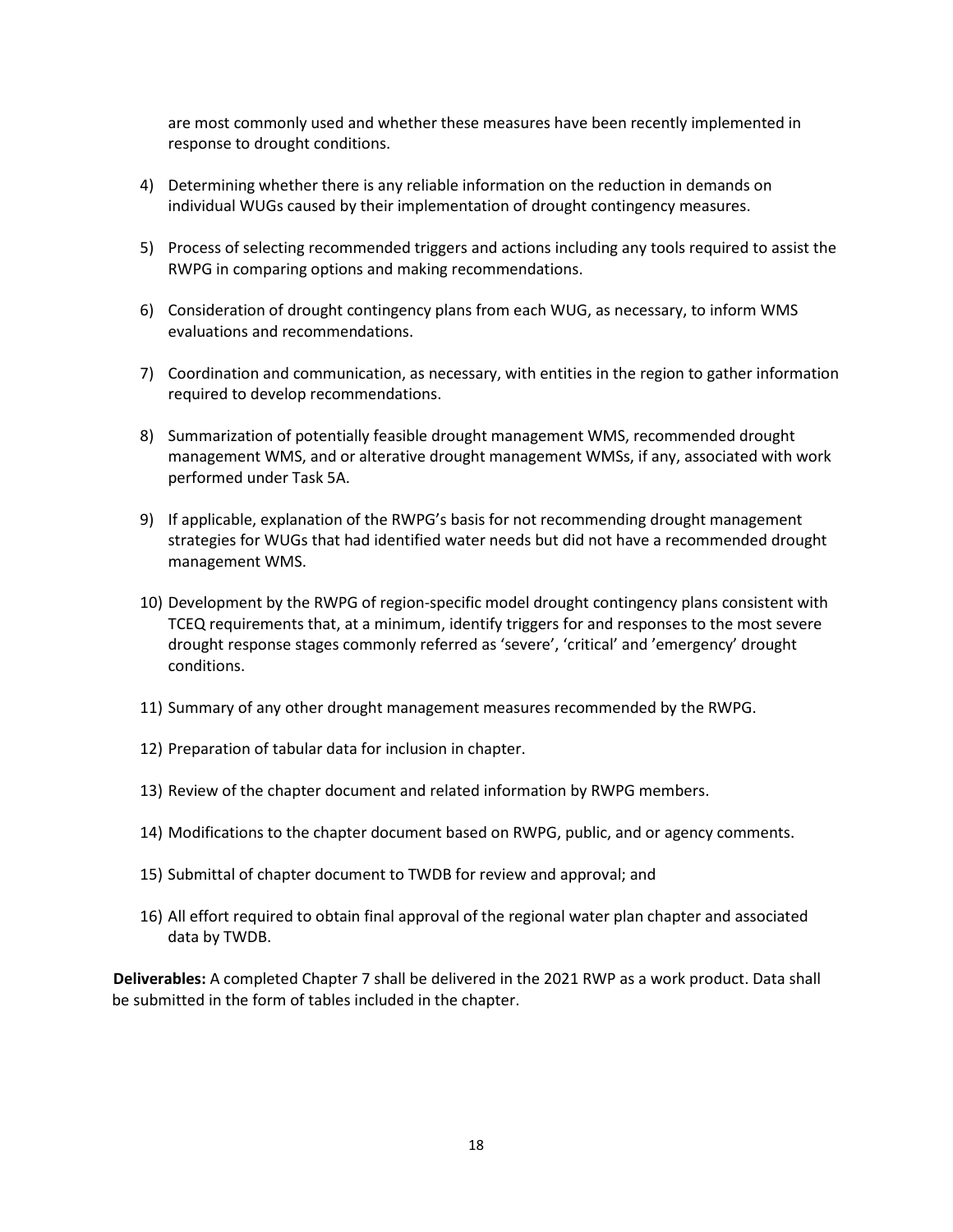# <span id="page-18-0"></span>**Task 8 - Recommendations Regarding Unique Stream Segments and/or Reservoir Sites and Legislative & Regional Policy Issues**

The objective of this task is to prepare a separate chapter<sup>[41](#page-18-1)</sup> to be included in the 2021 RWP that presents the RWPG's unique stream segment, unique reservoir site, legislative, administrative, and regulatory recommendations.

# **Work shall include but not be limited to the following:**

- 1) In addition to generally meeting all applicable rules and statute requirements governing regional and state water planning under 31 TAC Chapters 357 and 358, this portion of work shall, in particular, include all work necessary to meet all the requirements of 31 TAC §357.43 and §358.2. [42](#page-18-2)
- 2) Plans to be considered in developing this chapter include relevant plans referenced under 31 TAC §357.22.
- 3) RWPG consideration and discussion of potential recommendations for designation of ecologically unique stream segments within the RWPA, based on criteria in 31 TAC §358.2.
- 4) If applicable, prepare a draft memorandum recommending which stream segments in the region, if any, should be recommended for designation as ecologically unique stream segments. Evaluate and incorporate comments from the RWPG. Upon approval by the group, submit the draft memorandum to TWDB and TPWD for comments.
- 5) RWPG consideration and discussion of potential recommendations for designation of unique reservoir sites within the RWPA.
- 6) If applicable, prepare a draft memorandum recommending designation of unique sites for reservoir development. Evaluate and incorporate comments from the RWPG. Upon approval by the group, submit the draft memorandum to TWDB for comments.
- 7) RWPG consideration and discussion of potential regional policy issues; identification and articulation of recommendations for legislative, administrative, and regulatory rule changes; and negotiations toward RWPG consensus.
- 8) Review of the chapter document and related information by RWPG members.
- 9) Modifications to the chapter document based on RWPG, public, and or agency comments.
- 10) Submittal of chapter document to TWDB for review and approval; and
- 11) All effort required to obtain final approval of the regional water plan chapter by TWDB.

<span id="page-18-1"></span><sup>41</sup> This shall be a separate chapter as required by 31 TAC §357.22(b).

<span id="page-18-2"></span><sup>42</sup> Requirements are further explained in the guidance document *Second Amended General Guidelines for Fifth Cycle of Regional Water Plan Development*.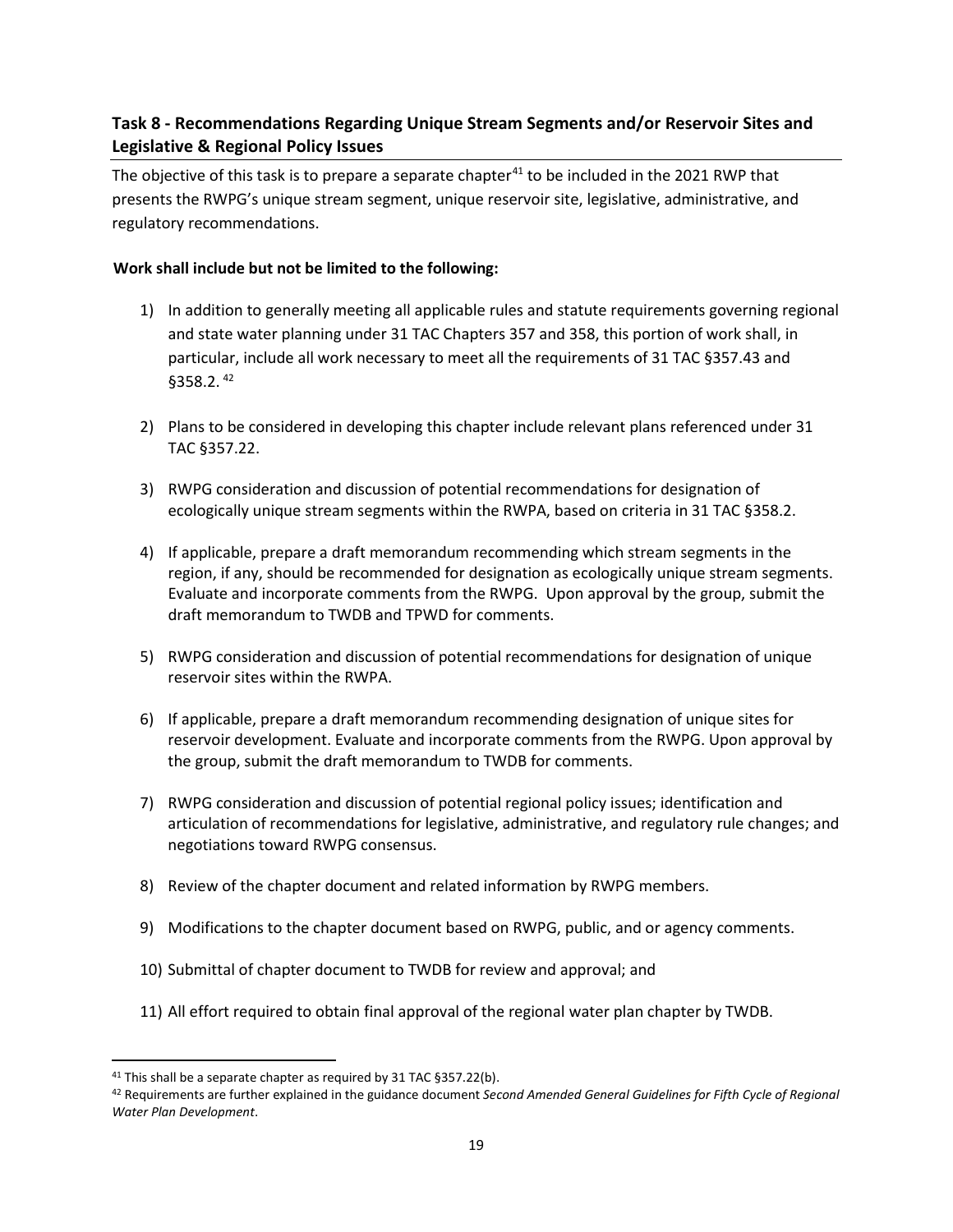**Deliverables:** A completed Chapter 8 shall be delivered in the 2021 RWP as a work product.

### <span id="page-19-0"></span>**Task 9 - Water Infrastructure Funding Recommendations**

The objective of this task is to report on how sponsors of recommended WMSPs propose to finance projects as a separate chapter $43$  to be included in the 2021 RWP.

#### **Work shall include but not be limited to the following:**

- 1) In addition to generally meeting all applicable rules and statute requirements governing regional and state water planning under 31 TAC Chapters 357 and 358, this portion of work shall, in particular, include all work necessary to meet all the requirements of 31 TAC §357.[44](#page-19-2).<sup>44</sup>
- 2) Coordination and communication with sponsoring WUGs, wholesale water providers, and/or other water agencies.
- 3) Perform a survey, including the following work:
	- a) Contacting WMSP sponsors/WUGs.
	- b) Collection and collation of data.
	- c) Documentation of the effectiveness of survey methodology, providing percent survey completions, and whether an acceptable minimum percent survey completion was achieved.
	- d) Submission of data into the online survey tool.
- 4) Coordination with WUGs and WWPs as necessary to ensure detailed needs and costs associated with their anticipated projects are sufficiently represented in the RWP for future funding determinations.
- 5) Assisting the RWPG with the development of recommendations regarding the proposed role of the State in financing water infrastructure projects identified in the RWP.
- 6) Summarizing the survey results.
- 7) Review chapter document and related information by RWPG members.
- 8) Submittal of chapter document to TWDB for review and approval; and
- 9) All effort required to obtain final approval of the regional water plan chapter and associated DB22 data by TWDB.

**Deliverables:** A completed Chapter 9 shall be delivered in the 2021 RWP as a work product to include summary of reported financing approaches for all recommended WMSPs. Data shall be submitted and finalized through the online survey tool in accordance with the *Guidelines for Regional Water Planning Data Deliverables*.

<span id="page-19-1"></span><sup>43</sup> This shall be a separate chapter as required by 31 TAC §357.22(b).

<span id="page-19-2"></span><sup>44</sup> Requirements are further explained in the guidance document *Second Amended General Guidelines for Fifth Cycle of Regional Water Plan Development*.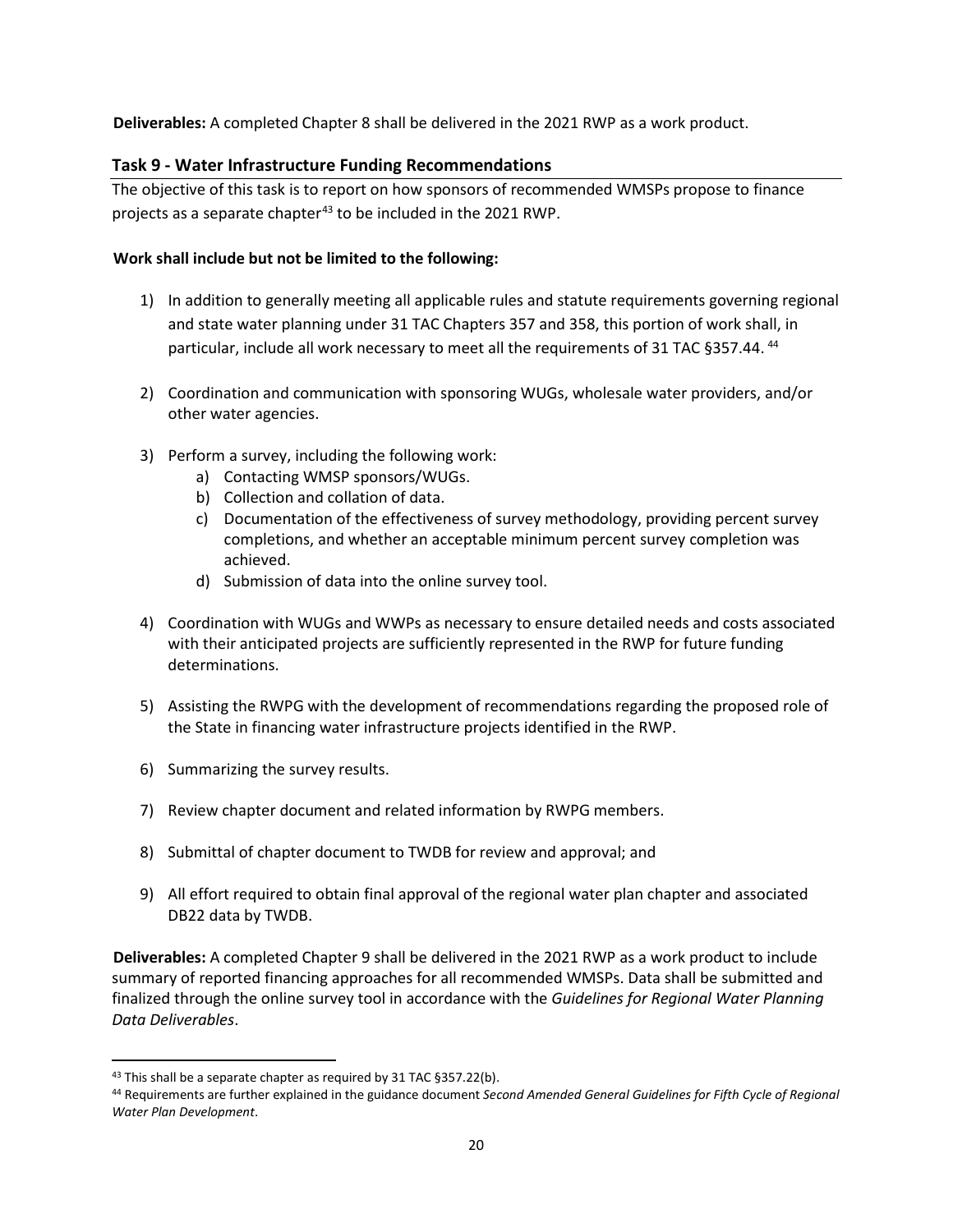### <span id="page-20-0"></span>**Task 10 - Public Participation and Plan Adoption[45](#page-20-1)**

The objective of this task is to address public participation, public meetings, eligible administrative and technical support activities, and other requirements and activities eligible for reimbursement and necessary to declare simplified planning if applicable, complete and submit an IPP and final RWP, and obtain TWDB approval of the RWP.

#### **Work shall include but not be limited to the following:**

- 1) In addition to generally meeting all applicable statute requirements governing regional and state water planning this portion of work shall, in particular, include all technical and administrative support activities necessary to meet all the requirements of 31 TAC Chapters 355, 357, and 358 that are not already addressed under the scope of work associated with other contract Tasks but that are necessary and or required to complete and deliver an IPP and final, adopted RWP to TWDB and obtain approval of the adopted RWP by TWDB.<sup>[46](#page-20-2)</sup>
- 2) Organization, support, facilitation, and documentation of all meetings/hearings associated with: preplanning meeting; meetings associated with revision of projections; consideration of a substitution of alternative water management strategies; public hearing for a declaration of simplified planning; public hearing after adoption of the IPP and prior to adoption of the final RWP; and consideration of Regional Water Plan Amendments, alternative WMS substitutions, or Board-directed revisions.

#### **Technical Support and Administrative Activities**

- 3) Attendance and participation of technical consultants at RWPG, subgroup, subcommittees, special and or other meetings and hearings including preparation and follow-up activities.
- 4) Developing technical and other presentations and handout materials for regular and special meetings to provide technical and explanatory data to the RWPG and its subcommittees, including follow-up activities.
- 5) Collecting and evaluating information, including any information gathering surveys from water suppliers or WUGs, (e.g., on existing infrastructure; existing water supplies; potentially feasible WMSs) and or maintenance of contact lists for regional planning information in the region.
- 6) Administrative and technical support and participation in RWPG activities, and documentation of any RWPG workshops, work groups, subgroup and/or subcommittee activities.

<span id="page-20-1"></span><sup>45</sup> Requirements are further explained in the guidance document *Second Amended General Guidelines for Fifth Cycle of Fifth Cycle of Regional Water Plan Development*.

<span id="page-20-2"></span><sup>46</sup> Requirements are further explained in the guidance document *Second Amended General Guidelines for Fifth Cycle of Regional Water Plan Development*.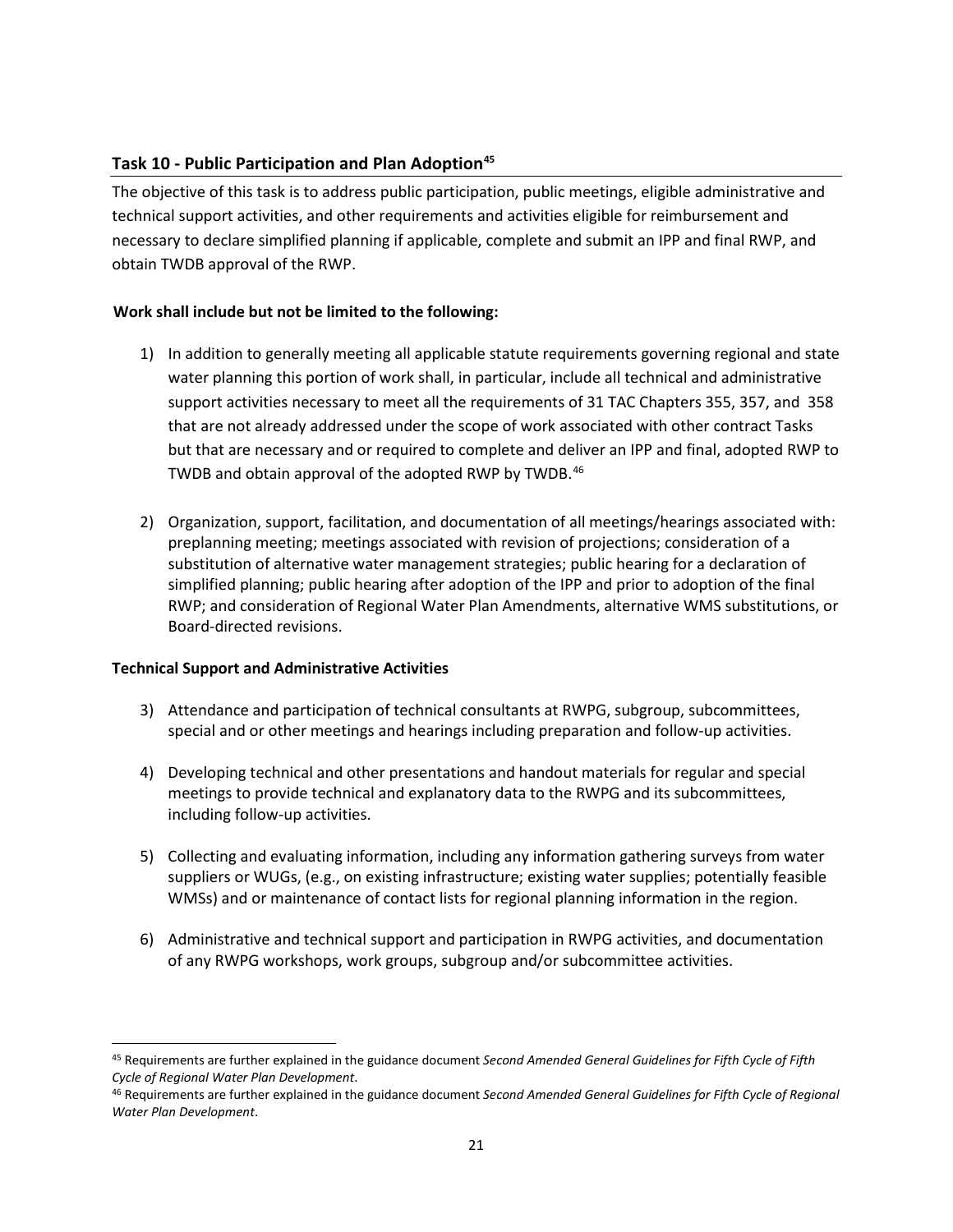- 7) Technical support and administrative activities associated with periodic and special meetings of the RWPG including developing agendas and coordinating activities for the RWPG.
- 8) Provision of status reports to TWDB for work performed under this Contract.
- 9) Development of draft and final responses for RWPG approval to public questions or comments as well as approval of the final responses to comments on RWP documents.
- 10) Intraregional and interregional coordination and communication, and or facilitation required within the RWPA and with other RWPGs to develop a RWP including with water suppliers or other relevant entities such as groundwater conservation districts, WUGs, and or WWPs.
- 11) Incorporation of all required DB22 reports into RWP document.
- 12) Modifications to the RWP documents based on RWPG, public, and or agency comments.
- 13) Preparation of a RWP chapter summarizing Task 10 activities including review by RWPG and modification of document as necessary.
- 14) Development and inclusion of Executive Summaries in both IPP and final RWP.
- 15) Production, distribution, and submittal of all draft and final RWP-related planning documents for RWPG, public and agency review, including in hard-copy format when required.
- 16) Assembling, compiling, and production of the completed IPP and Final Regional Water Plan document(s) that meet all requirements of statute, 31 TAC Chapters 355, 357 and 358, Contract and associated guidance documents.
- 17) Submittal of the RWP documents in both hard copy and electronic formats to TWDB for review and approval; and all effort required to obtain final approval of the RWP by TWDB.

#### **Other Activities**

- 18) Review of all RWP-related documents by RWPG members.
- 19) Development and maintenance of a RWPG website or RWPG-dedicated webpage on the RWPG administrator's website for posting planning group meeting notices, agendas, materials, and plan information.
- 20) Limited non-labor, direct costs associated with maintenance of the RWPG website.
- 21) Development of agendas, presentations, and handout materials for the public meetings and hearings to provide to the general public.
- 22) Documentation of meetings and hearings to include recorded minutes and or audio recordings as required by the RWPG bylaws and archiving and provision of minutes to public.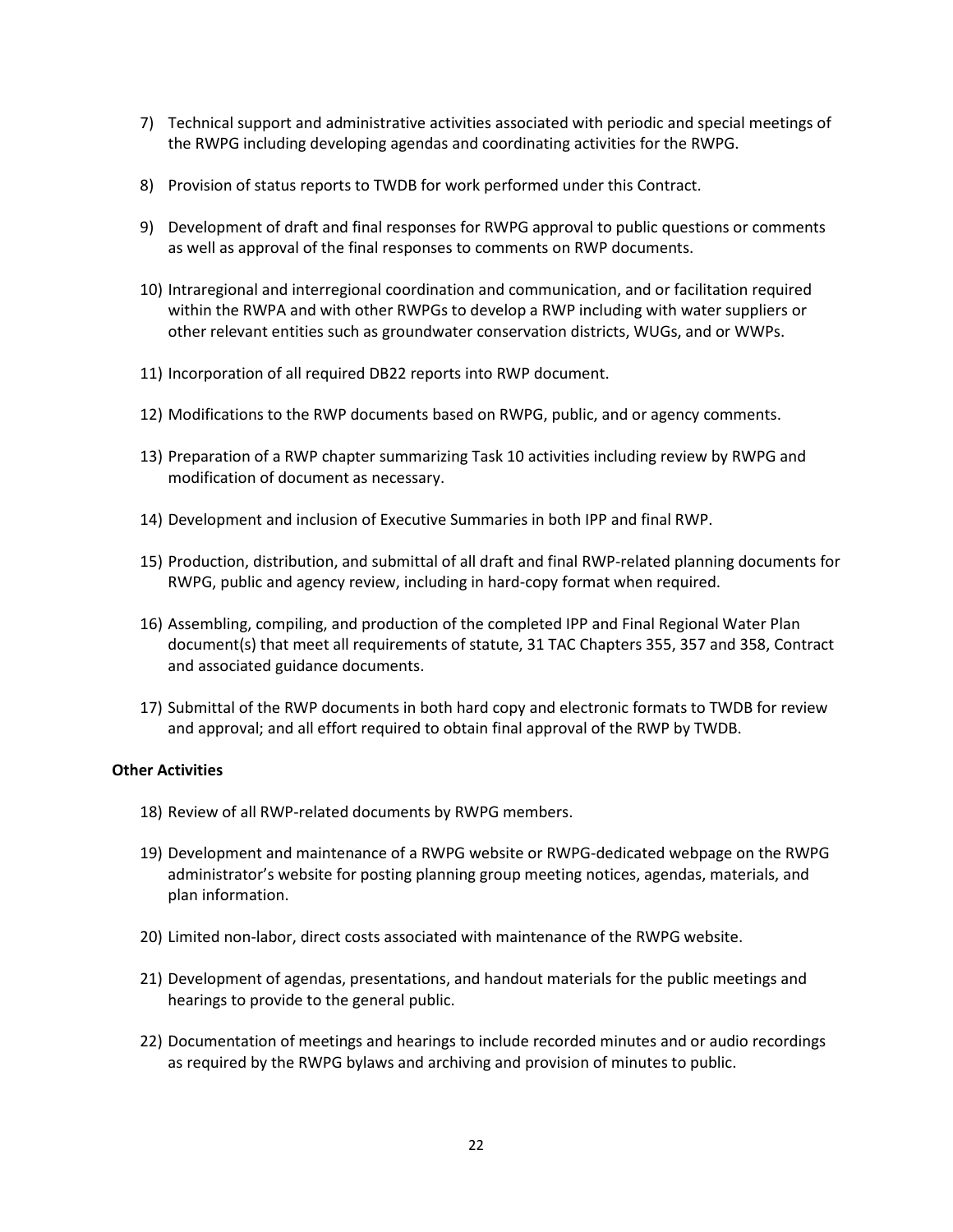- 23) Preparation and transmission of correspondence, for example, directly related to public comments on RWP documents.
- 24) Promoting consensus decisions through conflict resolution efforts including monitoring and facilitation required to resolve issues between and among RWPG members and stakeholders in the event that issues arise during the process of developing the RWP, including mediation between RWPG members, if necessary.
- 25) RWPG membership solicitation activities.
- 26) Meeting all posting, meeting, hearing and other public notice requirements in accordance with the open meetings act, statute, and 31 TAC §357.21 and any other applicable public notice requirements.
- 27) Solicitation, review, and dissemination of public input, as necessary.
- 28) Any efforts required, but not otherwise addressed in other SOW tasks that may be required to complete a RWP in accordance with all statute and rule requirements.

**Deliverables:** Complete IPP and final, adopted RWP documents shall be delivered as work products. This includes a completed Chapter 10 summarizing public participation activities and appendices with public comments and RWPG responses to comments.

# <span id="page-22-0"></span>**Task 11 – Implementation and Comparison to the Previous Regional Water Plan**

The objective of this task is to evaluate and recommend water management strategies (WMS) including preparing a separate chapter<sup>[47](#page-22-1)</sup> to be included in the 2021 RWP that reports on the degree of implementation of WMSs from the previous RWP and summarizes how the new RWP compares to the previous RWP.

# **Work shall include but not be limited to the following:**

- 1) In addition to generally meeting all applicable rules and statute requirements governing regional and state water planning under 31 TAC Chapters 357 and 358, this portion of work shall, in particular, include all work necessary to meet all the requirements of 31 TAC §357.45.<sup>[48](#page-22-2)</sup>
- 2) Implementation (31 TAC §357.45(a)):
	- a) Coordination and communication with RWPG representatives and sponsors of WMSs, including WUGs and WWPs.
	- b) Documentation of the level of implementation of each WMS that was recommend in the previous regional water plan and impediments to implementation.
	- c) Submission of implementation results data in the online survey tool and in spreadsheet format.

<span id="page-22-1"></span><sup>47</sup> This shall be a separate chapter as required by 31 TAC §357.22(b).

<span id="page-22-2"></span><sup>48</sup> Requirements are further explained in the guidance document *Second Amended General Guidelines for Fifth Cycle of Regional Water Plan Development*.